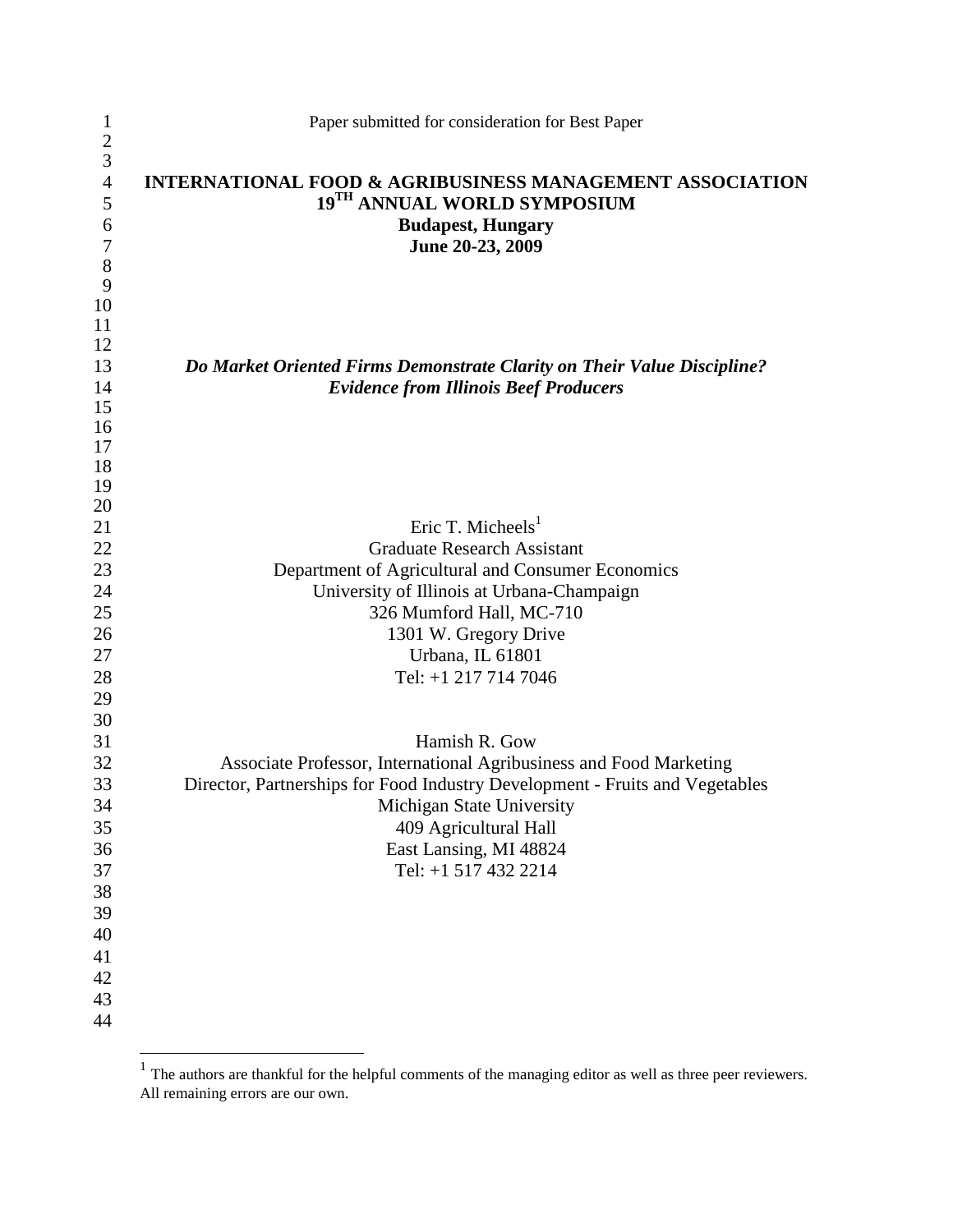| 45 |                                                                                              |
|----|----------------------------------------------------------------------------------------------|
| 46 |                                                                                              |
| 47 |                                                                                              |
| 48 |                                                                                              |
| 49 |                                                                                              |
| 50 | Abstract                                                                                     |
| 51 |                                                                                              |
| 52 | A market orientation has been shown to lead to improved firm performance in a variety        |
| 53 | of industries (Narver and Slater, 1990; Deshpande et al, 1993). In previous research, it     |
| 54 | has been argued that performance benefits are a result of a greater awareness of the         |
|    |                                                                                              |
| 55 | sources of value the product provides to the consumer, without specifically describing       |
| 56 | how value was created. Treacy and Wiersema (1993) developed the concept of value             |
| 57 | disciplines, which are three distinctive means of value provision, namely operational        |
| 58 | excellence, customer intimacy and product leadership. More recently, Narver et al            |
| 59 | (1998) argued that market oriented firms have a clear understanding of how they provide      |
| 60 | value to customers, but this assertion has yet to be empirically tested. A new scale was     |
| 61 | developed and tested to measure the choice and clarity of value discipline. Using a          |
| 62 | sample of 343 Illinois beef producers, results show that organizational learning,            |
| 63 | innovativeness, and extreme levels of market orientation contribute to value discipline      |
| 64 | clarity while moderate levels of market orientation have the opposite effect.                |
| 65 |                                                                                              |
| 66 |                                                                                              |
| 67 |                                                                                              |
| 68 |                                                                                              |
| 69 | <b>Key words:</b> Innovation, market orientation, organizational learning, value disciplines |
| 70 |                                                                                              |
| 71 |                                                                                              |
| 72 |                                                                                              |
| 73 |                                                                                              |
| 74 |                                                                                              |
| 75 |                                                                                              |
| 76 |                                                                                              |
| 77 |                                                                                              |
| 78 |                                                                                              |
| 79 |                                                                                              |
| 80 |                                                                                              |
|    |                                                                                              |
| 81 |                                                                                              |
| 82 |                                                                                              |
| 83 |                                                                                              |
| 84 |                                                                                              |
| 85 |                                                                                              |
| 86 |                                                                                              |
| 87 |                                                                                              |
| 88 |                                                                                              |
| 89 |                                                                                              |
| 90 |                                                                                              |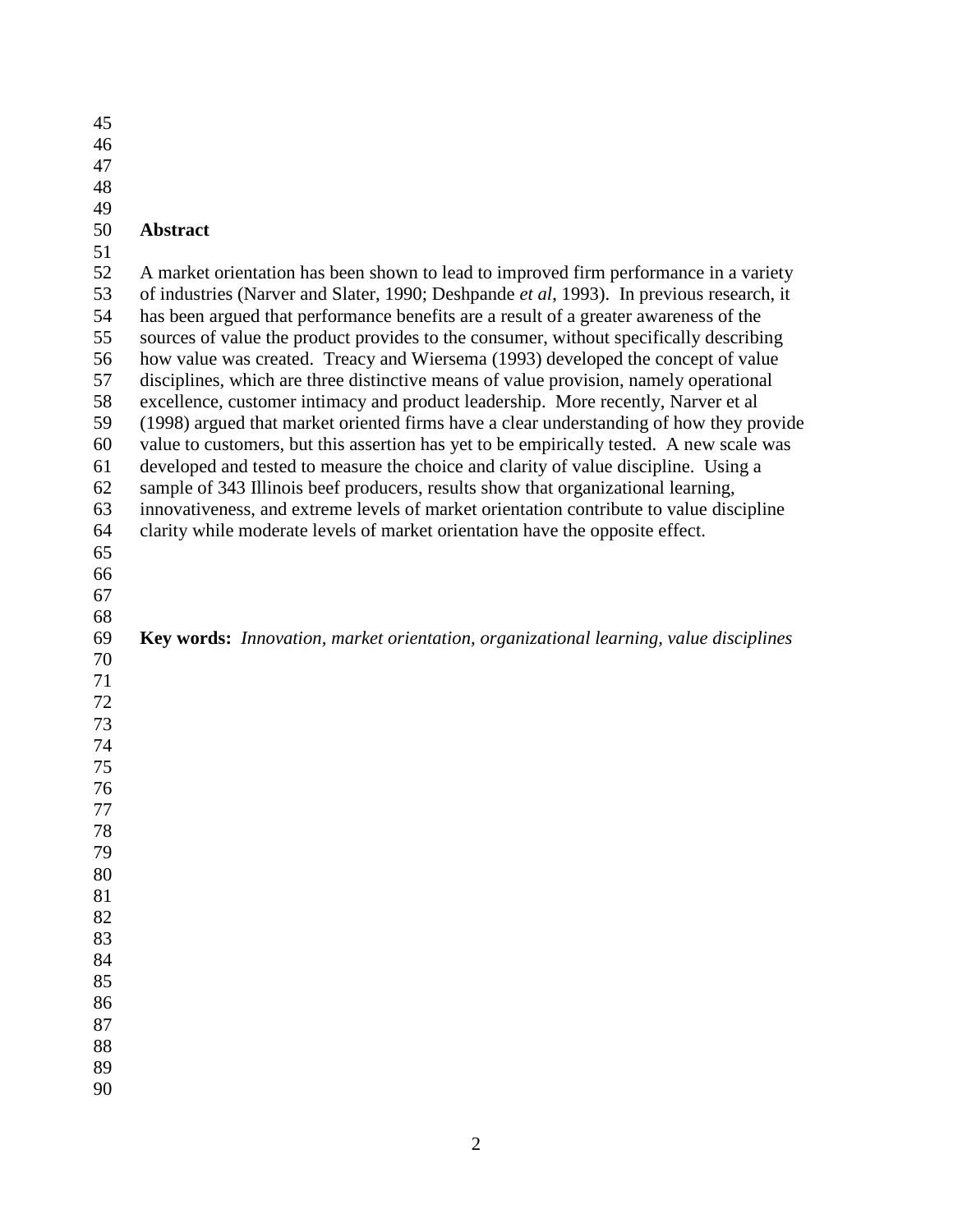91 **Introduction** 

92

93 Over the past two decades the concept of a market orientation has been 94 extensively developed and tested (Narver and Slater, 1990; Kohli and Jaworski, 1990; 95 Day, 1994a). Findings suggest market oriented firms achieve superior performance 96 driven by their superior ability to market products and services that more accurately 97 match the expressed and latent needs of consumers (Narver and Slater, 1990). The 98 degree of success in matching product to consumer is based on the distinct capability of 99 the market oriented firm in transforming information into knowledge. Firm knowledge is 100 leveraged to tailor the product in a manner which provides superior value relative to 101 available alternatives. Extending this principle, Treacy and Wiersema (1993) argue that 102 the choice of product and customer is not separable. Product choice, and the method of 103 providing value, effectively limits the customer base to a specific group of customers 104 with a harmonious value proposition. To be able to successfully market one's products 105 and services, awareness of the target audience and their specific value proposition is vital. 106 A market orientation has been defined as a business culture which focuses on 107 continuous value creation for the customer (Narver *et al*, 1998). In the search for 108 opportunities to create value, it is extremely important to understand how the product in 109 question fits into the buyer's value chain. Superior awareness allows the market oriented 110 firm to focus on the specific attributes of the product the purchaser actually values 111 (Anderson et al, 2006). Greater awareness has been argued to help market orientated 112 firms express "clarity on their value discipline and its value proposition" (Narver *et al*, 113 1998; pg 243). Value discipline clarity enables the market oriented firm to more 114 accurately determine specific attributes they can provide based on their own core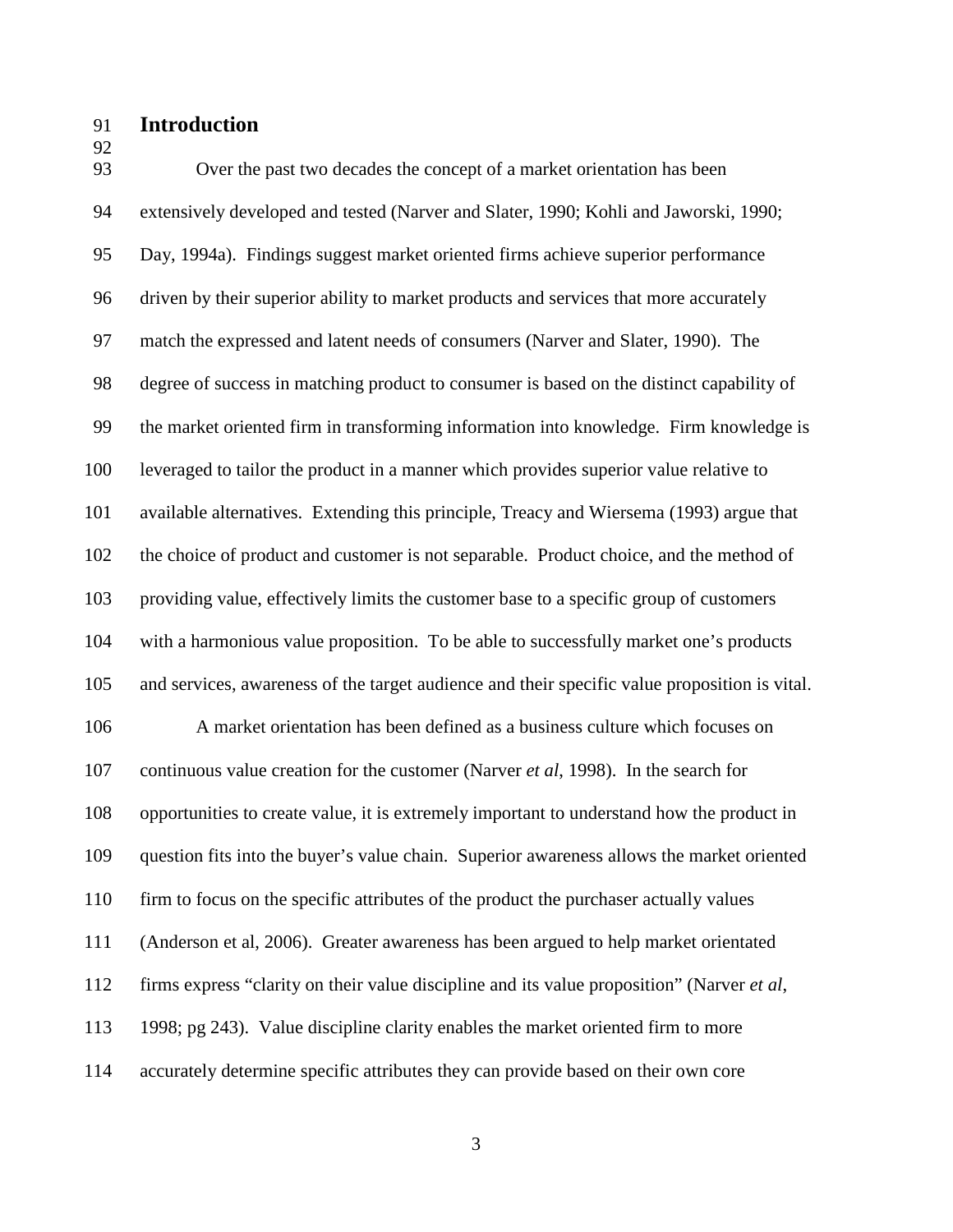| 115 | competencies. This avoids the pitfall of trying to become all things to all customers. If    |
|-----|----------------------------------------------------------------------------------------------|
| 116 | the firm does not have clarity of focus on a specific value discipline, it could become      |
| 117 | "stuck in the middle," where the firm strives to compete on all possible sources of value    |
| 118 | rather than focusing on one specific area of value (Porter, 1985). Unfortunately, this       |
| 119 | often leads to the firm being mediocre in all sources of value rather than excellent in any. |
| 120 | Value is defined as " the worth in monetary terms of the technical, economic,                |
| 121 | service, and social benefits a customer company receives in exchange for the price it pays   |
| 122 | for a market offering" (Anderson and Narus, 1998; pg. 54). Based on this definition, a       |
| 123 | firm could provide value to consumers in myriad of ways. Treacy and Wiersema (1993)          |
| 124 | clarified this discussion by developing the idea of separate value disciplines, which focus  |
| 125 | on the specific means of providing value. These disciplines include Customer Intimacy,       |
| 126 | Product Leadership, and Operational Excellence, and each value discipline can be             |
| 127 | thought of as relating to a singular component of the definition of value.                   |
| 128 | The choice of value discipline to follow is therefore vitally important as it will           |
| 129 | define both the market as well as the search for resources to build core competencies        |
| 130 | needed to succeed within the chosen discipline. This choice does not occur within a          |
| 131 | vacuum, however. While many firms within agriculture have focused on becoming the            |
| 132 | low-cost leader, strategy heterogeneity has important implications in terms of firm and      |
| 133 | industry performance. Traditionally, cattlemen as a whole have focused on improving          |
| 134 | performance through efficiency, and a possible consequence of this lack of diversity has     |
| 135 | been mediocre performance (see Jones, 2000). This is consistent with the theory that         |
| 136 | strategy imitation leads to weakened performance for the entire industry (Porter, 1991).     |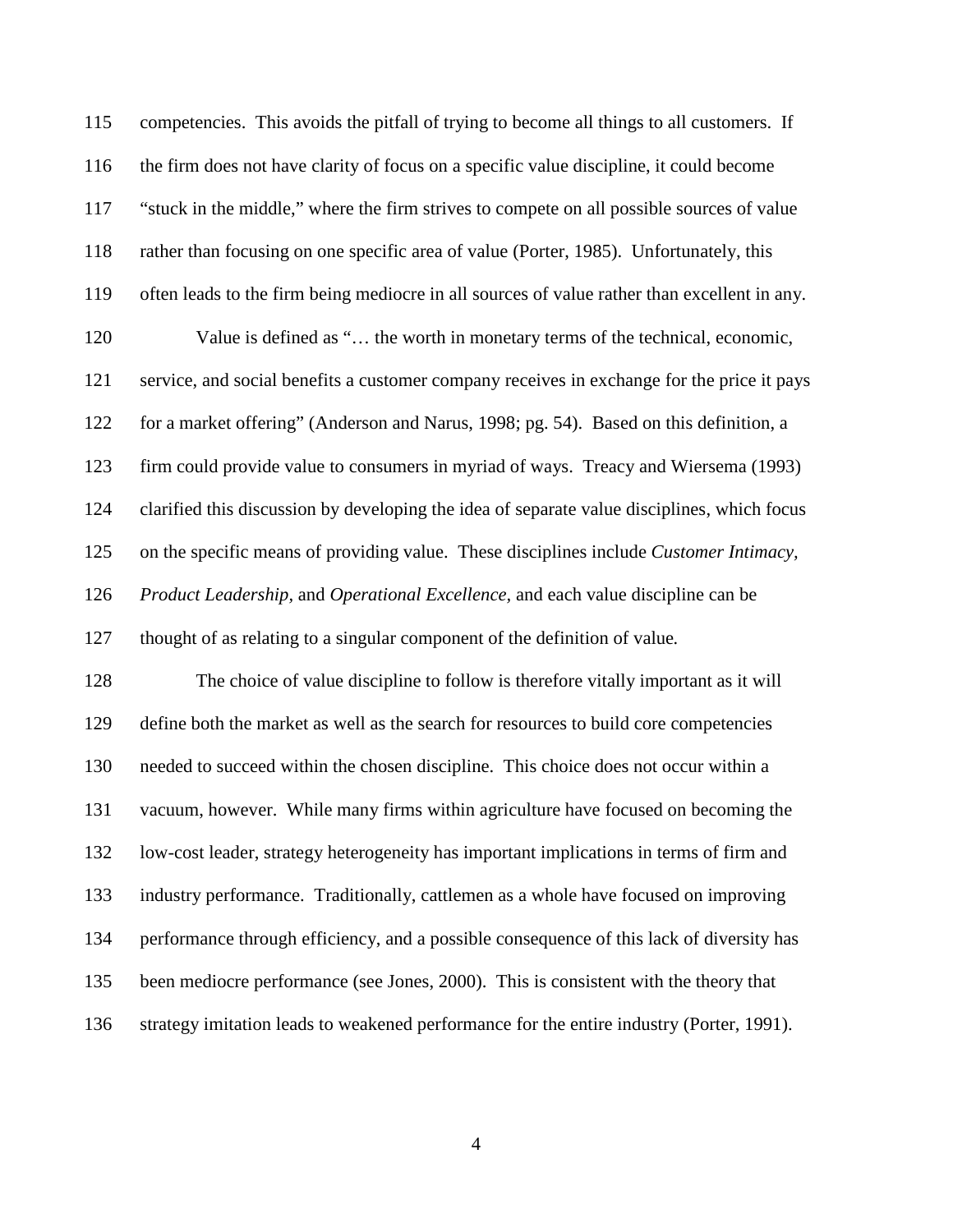| 137 | Outside of agriculture, strategy and marketing scholars have long argued knowing              |
|-----|-----------------------------------------------------------------------------------------------|
| 138 | what customers value is an important resource. Leveraging this knowledge, a firm can          |
| 139 | build the specific core competencies needed to provide value, and speed of transforming       |
| 140 | information into knowledge may ultimately be a source of competitive advantage.               |
| 141 | Unfortunately, a dearth of research has been conducted examining the market orientation-      |
| 142 | clarity link put forth by Narver et al (1998). To test this relationship, a scale has been    |
| 143 | developed to measure value discipline clarity. Using a sample of Illinois beef producers,     |
| 144 | we test our value discipline scale based on four components of the value proposition,         |
| 145 | specifically product quality, channel relationships, pricing and production.                  |
| 146 | The relationship between market orientation and value discipline clarity is                   |
| 147 | important as the location of a firm on the value triangle (relative to competition) has       |
| 148 | serious implications concerning the ability of the firm to defend their strategy choice (i.e. |
| 149 | how they provide value to the customer) long-term. Furthermore, awareness of value            |
| 150 | disciplines allows for investment in the specific resources needed to build core              |
| 151 | competencies required to sustain a strategic position within a specific value discipline.     |
| 152 | The objective of this paper, therefore, is to determine if market oriented firms are more     |
| 153 | focused on the means of providing value to their customers.                                   |
| 154 | <b>Foundations and Implications of a Market Orientation</b>                                   |

155 In order to continuously provide value the firm must be aware of the buyer's 156 value chain and how the product actually provides value to the customer. Market 157 oriented firms may be better equipped to discover and capitalize on this awareness. A 158 market orientation has been defined as a corporate culture which stresses the continuous 159 creation of customer value (Narver *et al*, 1998). Kohli and Jaworski (1990) go further in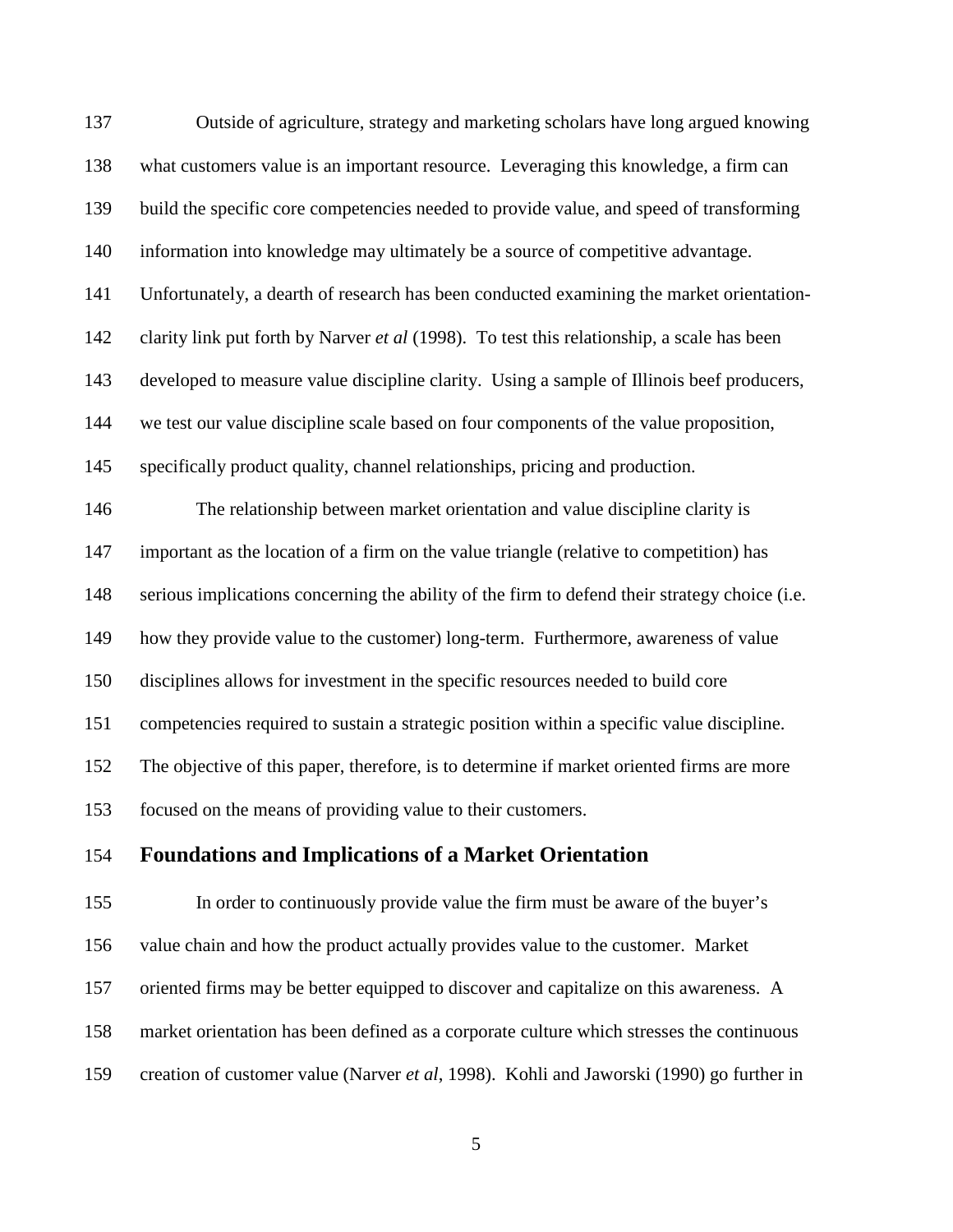160 defining a market orientation as the managerial actions manifested in the search for 161 market information, the spread of this information within the firm, and the managerial 162 response to the market information. Upon closer examination, it would seem managerial 163 actions are consequences of a market orientation culture within the firm. Firms which 164 have in place a culture that stresses the need to consistently create superior value for the 165 customer – through differentiated products, efficient production, or other means – will 166 actively seek out information as to how to best meet the needs of the market.

167 Focusing on the search for customer value, Narver and Slater (1990) empirically 168 measured market orientation as three singular, but equally important behavioral 169 components, namely a customer orientation, a competitor orientation, and inter-functional 170 coordination. A customer orientation enables the firm to determine what specifically is 171 valued by the customer. While a customer focus allows market oriented firms to 172 determine which products and services are currently valued by the market, a market 173 orientation, however, is more than simply being customer-led (Slater and Narver, 1998). 174 A competitor orientation allows the firm to analyze whether desired attributes are being 175 adequately met by competitors. Taken together, this is akin to a traditional SWOT 176 analysis. A decision on whether to compete directly for this market segment is based on 177 market characteristics and the current capabilities of the firm.

178 Inter-functional coordination refers to the transfer of market knowledge between 179 managerial groups within the firm. The interaction of the three behavioral components of 180 a market orientation is integral to the firm's strategy formulation and implementation 181 process (Homburg *et al*, 2004). Internalizing this valuable information leads highly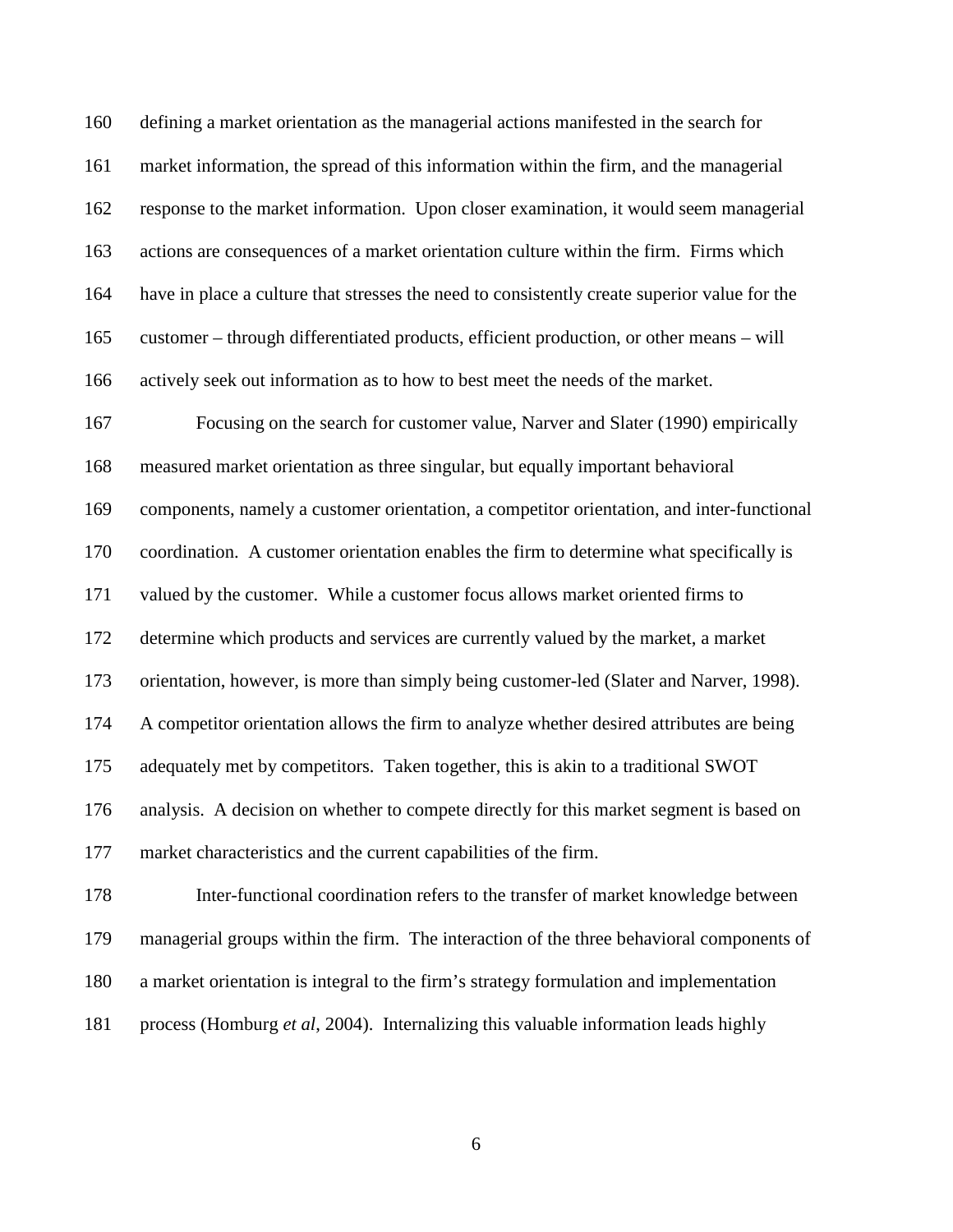182 market oriented firms to a clear understanding of various means to provide value for 183 customers, potentially in a less highly competitive market.

184 Market orientated firms have been found to have superior performance across a 185 wide range of industries and cultures (Narver and Slater, 1990; Deshpande *et al*, 1993; 186 Pelham, 1997). By offering products which uniquely meet the specific needs of 187 customers, firms have been able to see increased returns as well as improved success 188 rates of new products. While Pelham (1997) questioned the performance implications of 189 a market orientation in commodity industries, Narver and Slater (1990) found a U-shaped 190 relationship between market orientation and performance. That is, firms with low and 191 high levels of market orientation outperformed business units with average levels of 192 market orientation. While this dichotomous relationship may provide short-term 193 performance benefits to both extremes of market orientation; the benefits to highly 194 market oriented firms may be more sustainable as their focus is not solely on the product, 195 but rather on the specific needs of the market (Day, 1999). 196 More recently, Menguc and Auh (2006) found the dynamic capability of 197 identifying opportunities to create value increased with both market orientation and 198 innovation. The development of similar dynamic capabilities could be the reason 199 underlying the results of Langerak (2003), who found the positional advantage (cost or 200 differentiation advantage) of the firm increased with the level of market orientation. By 201 the adoption of a customer and competitor orientation, market oriented firms were found 202 to outperform less market oriented rivals. Dynamic capabilities developed through a 203 market orientation have also been shown to improve new product advantage and launch 204 success (Langerak *et al*, 2004). This success, however, may be limited to those firms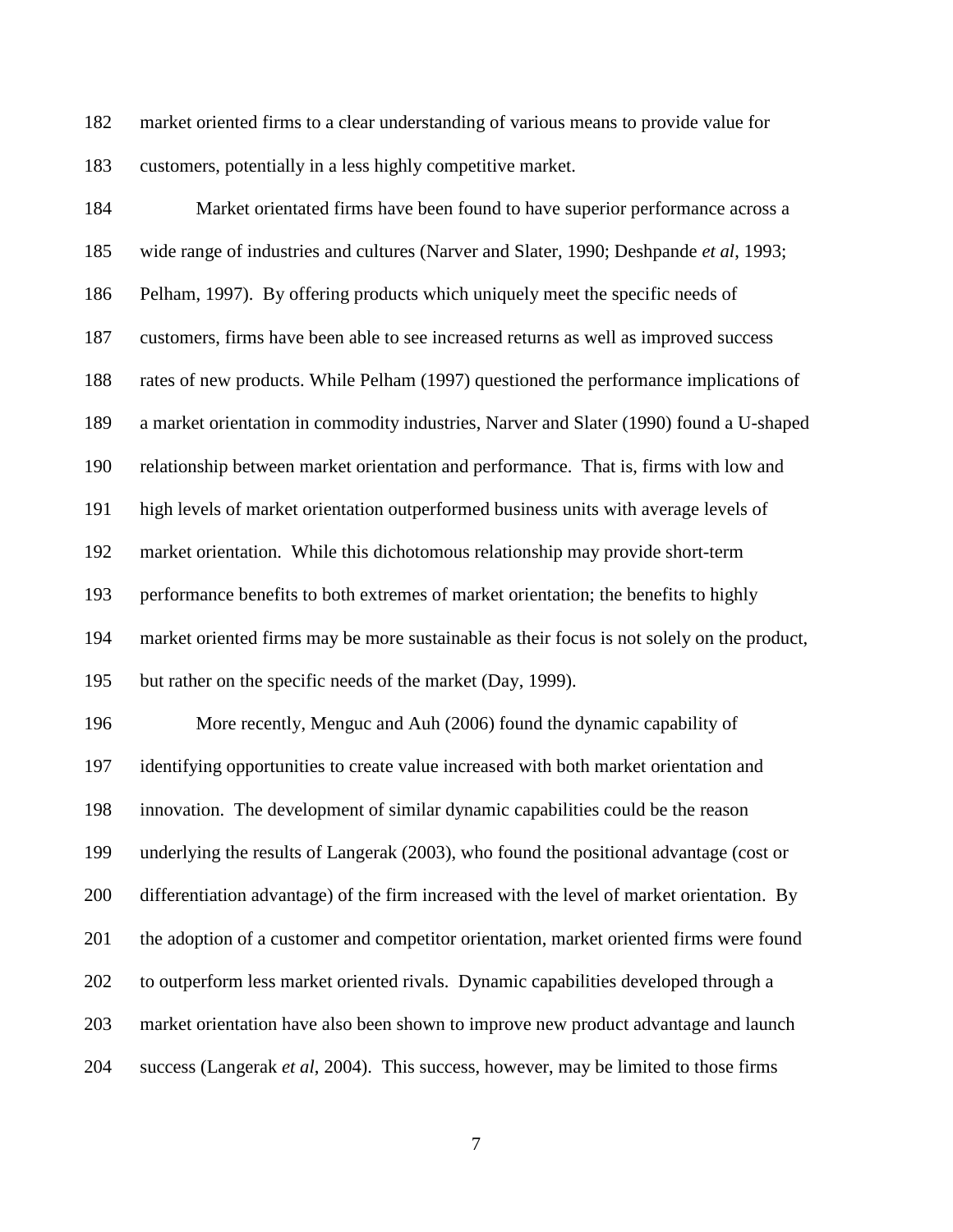205 with a proactive form of market orientation ( see Narver *et al*, 2004 and Atuahene-Gima 206 *et al*, 2005).

207 The divergent forms of market orientation and the consequences of each have 208 important ramifications in terms of value discipline clarity. As shown in the results of 209 Atuahene-Gima *et al* (2005) firms with a responsive market orientation need to be 210 extremely market oriented to successfully develop and launch new products. Conversely, 211 proactive market oriented firms may see performance and new product launch success at 212 lower levels of market orientation. Further, proactive market oriented firms may be able 213 to determine opportunities for discontinuous leaps in the customer's value proposition, 214 thereby transforming the firm from one who is driven by the market to one that is driving 215 the market (Jaworski *et* al, 2000; Kumar *et al*, 2000; Tuominen *et al*, 2004). 216 While much research has been done on the subject of market orientation, 217 unanswered questions remain. Many of these studies examine the market orientation-218 performance link and attribute success to providing superior value relative to that of rival 219 firms. The question is how do market oriented firms provide superior value? Is their 220 method of value provision clearly defined relative to rival firms? Secondly, are firms 221 with a proactive market orientation more apt to be on the vanguard of value provision in a 222 specific industry? This study hopes to enlighten the discussion regarding the clarity of 223 value provision, while also examining if extreme levels of market orientation are 224 necessary in order to perform the clarification task adequately.

## 225 **Theoretical foundations of Value Disciplines**

226 Treacy and Wiersema (1993) developed three distinct value disciplines firms can 227 implement. Each value discipline is based on the specific value proposition for the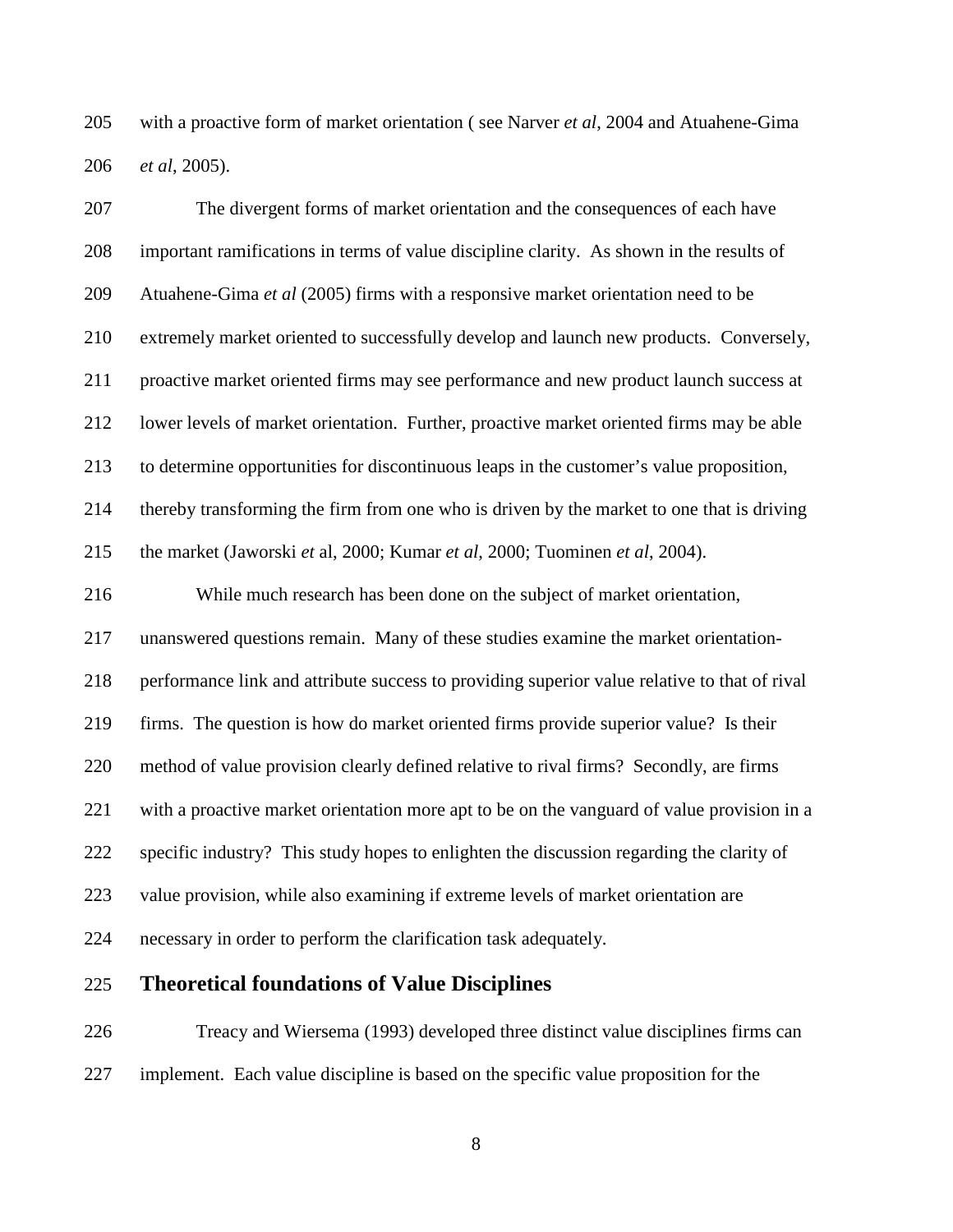228 product in question. This development is an extension of Porter's (1985) work on 229 competitive advantage where firm strategies are grouped into two generic categories 230 (low-cost and differentiation) in conjunction with two types of market focus (broad and 231 narrow). Porter argues value creation must first begin with an assessment of how the 232 product fits into the buyer's value-chain. Depending on several factors, buyers may 233 prefer a product with standardized attributes at a lower cost or a product with augmented 234 attributes which garner a premium price. Superior value is created when the difference 235 between perceived value and the cost of acquisition is greater than the value created by 236 alternative products.

237 Treacy and Wiersema (1997, pg xiii) point out that the choice of value discipline 238 "...defines what a company does and therefore what it is." The question remains, what is 239 value discipline clarity and why is it important? Value discipline clarity refers to a 240 singular focus on a specific discipline the firm uses to provide value to the customer. 241 Treacy and Wiersema (1993) argue firms should focus on one source of value provision 242 for the customer while maintaining industry standards in the remaining components. 243 With a clear focus on the means of providing value, the firm can begin to build the 244 resources and competencies needed to meet this objective. Unfocused firms do not have 245 a clear understanding of the 'how' underlying the concept of value creation. As such, 246 they are not able to develop and strengthen important competencies and their disjointed 247 efforts dilute the company's offering.

248 Amassing the core competencies needed to meet the minimum requirements of 249 each customer through a singular product is either impossible or prohibitively expensive. 250 Therefore, Treacy and Wiersema (1997) argue, firms should choose one value discipline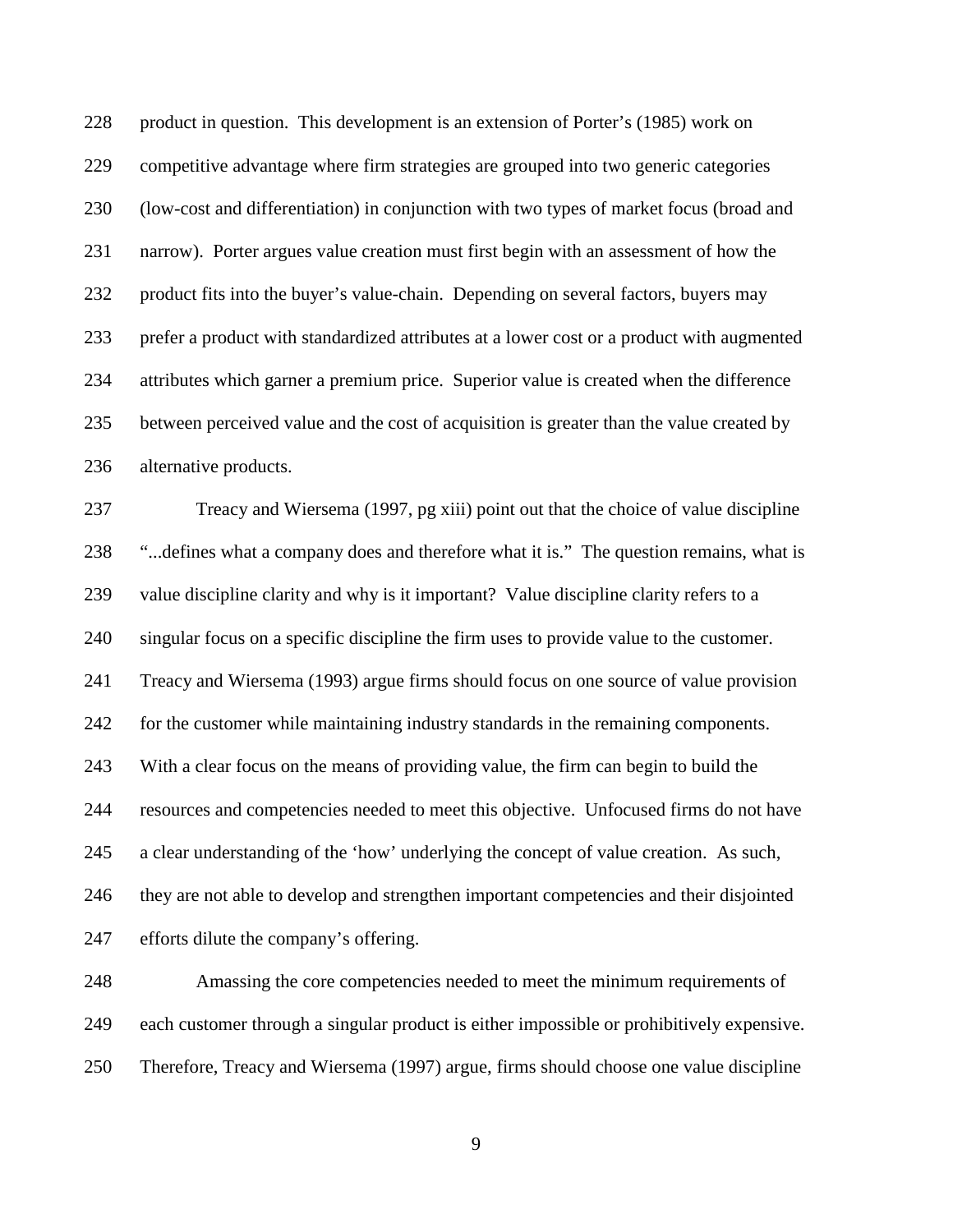| 253 |                                                                                            |                                                                                            |  |  |  |  |
|-----|--------------------------------------------------------------------------------------------|--------------------------------------------------------------------------------------------|--|--|--|--|
| 254 |                                                                                            | <b>Rule 1:</b> Provide the best offering in the marketplace by excelling in a specific     |  |  |  |  |
| 255 |                                                                                            | dimension of value.                                                                        |  |  |  |  |
| 256 |                                                                                            |                                                                                            |  |  |  |  |
| 257 |                                                                                            | <b>Rule 2:</b> Maintain threshold standards in other dimensions of value.                  |  |  |  |  |
| 258 |                                                                                            |                                                                                            |  |  |  |  |
| 259 |                                                                                            | <b>Rule 3:</b> Dominate your market by improving value year after year.                    |  |  |  |  |
| 260 |                                                                                            |                                                                                            |  |  |  |  |
| 261 |                                                                                            | <b>Rule 4:</b> Build a well-tuned operating model dedicated to delivering unmatched        |  |  |  |  |
| 262 |                                                                                            | value.                                                                                     |  |  |  |  |
| 263 |                                                                                            |                                                                                            |  |  |  |  |
| 264 |                                                                                            | The Development of a Valid Measure of Value Disciplines                                    |  |  |  |  |
|     |                                                                                            |                                                                                            |  |  |  |  |
| 265 |                                                                                            | In order to measure value discipline clarity, a scale was developed as no existing         |  |  |  |  |
|     |                                                                                            |                                                                                            |  |  |  |  |
| 266 |                                                                                            | scale could be found following a thorough search of the literature. Each value discipline  |  |  |  |  |
|     |                                                                                            |                                                                                            |  |  |  |  |
| 267 |                                                                                            | is hypothesized to be a one-dimensional construct measuring the means in which a           |  |  |  |  |
|     |                                                                                            |                                                                                            |  |  |  |  |
| 268 |                                                                                            | product's value proposition fits within the buyer's value chain. Four components of the    |  |  |  |  |
|     |                                                                                            |                                                                                            |  |  |  |  |
| 269 |                                                                                            | value proposition were used, including pricing, product quality, production practices, and |  |  |  |  |
|     |                                                                                            |                                                                                            |  |  |  |  |
| 270 | relationship building within the channel. This resulted in a multi-item scale measuring    |                                                                                            |  |  |  |  |
|     |                                                                                            |                                                                                            |  |  |  |  |
| 271 | each value discipline.                                                                     |                                                                                            |  |  |  |  |
|     |                                                                                            |                                                                                            |  |  |  |  |
| 272 |                                                                                            | Uni-dimensionality of each specific value discipline measure is necessary in order         |  |  |  |  |
|     |                                                                                            |                                                                                            |  |  |  |  |
| 273 |                                                                                            | to properly ensure that the scale is clearly measuring a specific value discipline. Uni-   |  |  |  |  |
|     |                                                                                            |                                                                                            |  |  |  |  |
| 274 |                                                                                            | dimensionality is further important as it is hypothesized value discipline clarity is      |  |  |  |  |
|     |                                                                                            |                                                                                            |  |  |  |  |
| 275 |                                                                                            | analogous to closeness to the border of the value triangle developed by Treacy and         |  |  |  |  |
|     |                                                                                            |                                                                                            |  |  |  |  |
| 276 |                                                                                            | Wiersema (1993). It is important to note, however, that the firm's choice of value         |  |  |  |  |
|     |                                                                                            |                                                                                            |  |  |  |  |
| 277 |                                                                                            | discipline is not binding as it can differ across product lines or regions. As firms can   |  |  |  |  |
|     |                                                                                            |                                                                                            |  |  |  |  |
| 278 | employ strategies for long-term profit within each individual value discipline, we present |                                                                                            |  |  |  |  |
|     |                                                                                            |                                                                                            |  |  |  |  |
|     |                                                                                            |                                                                                            |  |  |  |  |

251 and build core competencies around achieving that goal. They go on to develop four 252 'Rules of Competition' (1997, Ch 2).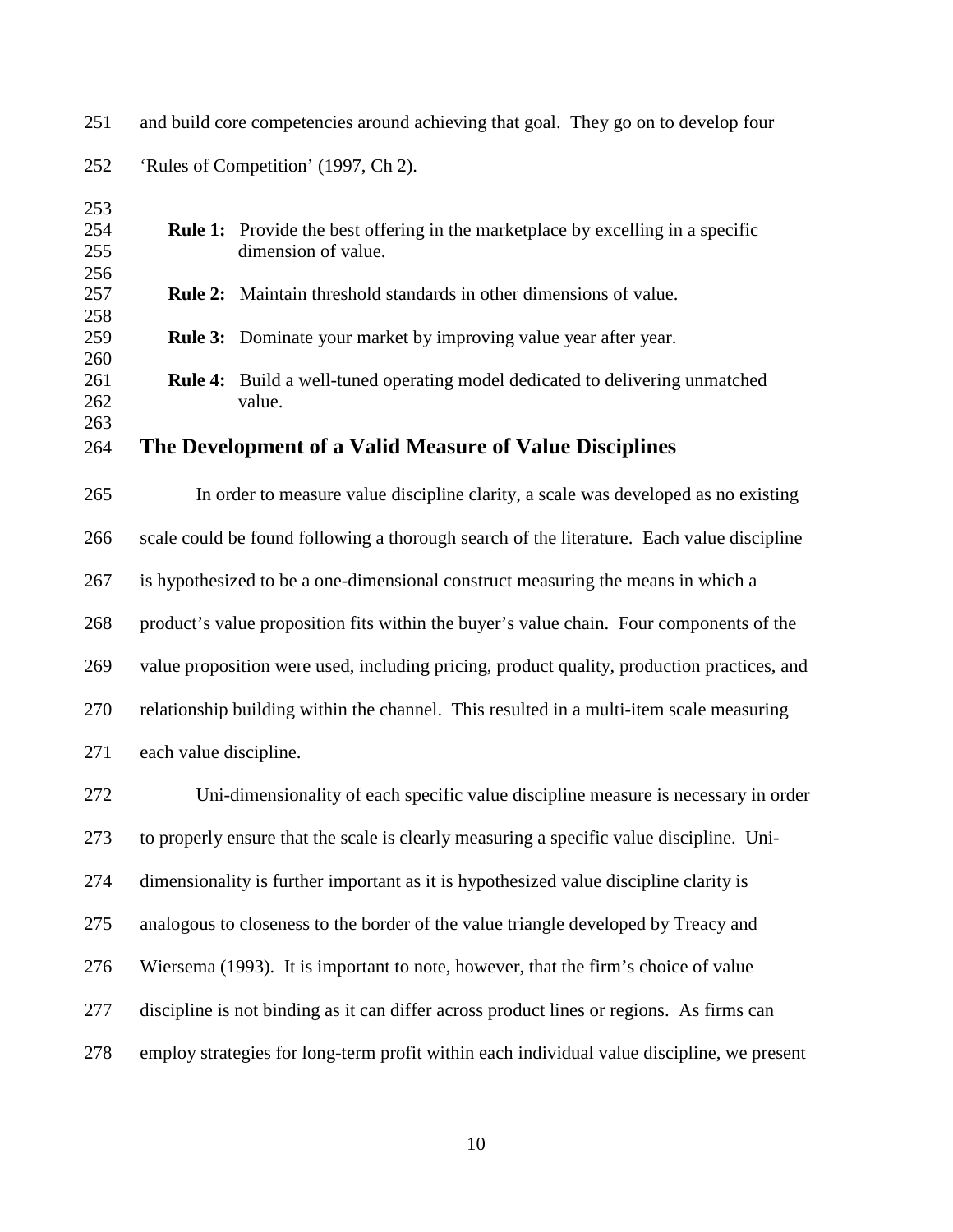- 279 *Operational Excellence, Customer Intimacy,* and *Product Leadership* as an equilateral
- 280 value triangle (Figure 1) similar to Treacy and Wiersema (1997, pg 45).
- 

283

## 281 282 **Figure 1. The Value Triangle**



Customer Intimacy Operational Excellence

| 284<br>285 | Choice of value discipline was measured using a framework similar to Miles and             |
|------------|--------------------------------------------------------------------------------------------|
| 286        | Snow (1987) in their development of strategy typologies. Specifically, producers were      |
| 287        | shown three statements relating to a particular value discipline. Each statement was       |
| 288        | framed in a manner that removed any ambiguities about which value discipline it was        |
| 289        | referring to, stopping short of identifying the value discipline by name (See Appendix A). |
| 290        | Within each component of value, producers were asked to assign a total of 100 points       |
| 291        | among the three statements depending on which statement fit their operation best.          |
| 292        | The livestock industry was chosen as a setting for this study as there is growing          |
| 293        | evidence, anecdotally at least, that all three value disciplines are employed by U.S.      |
| 294        | cattlemen. Historically, commodity beef producers operated with a strategy focused         |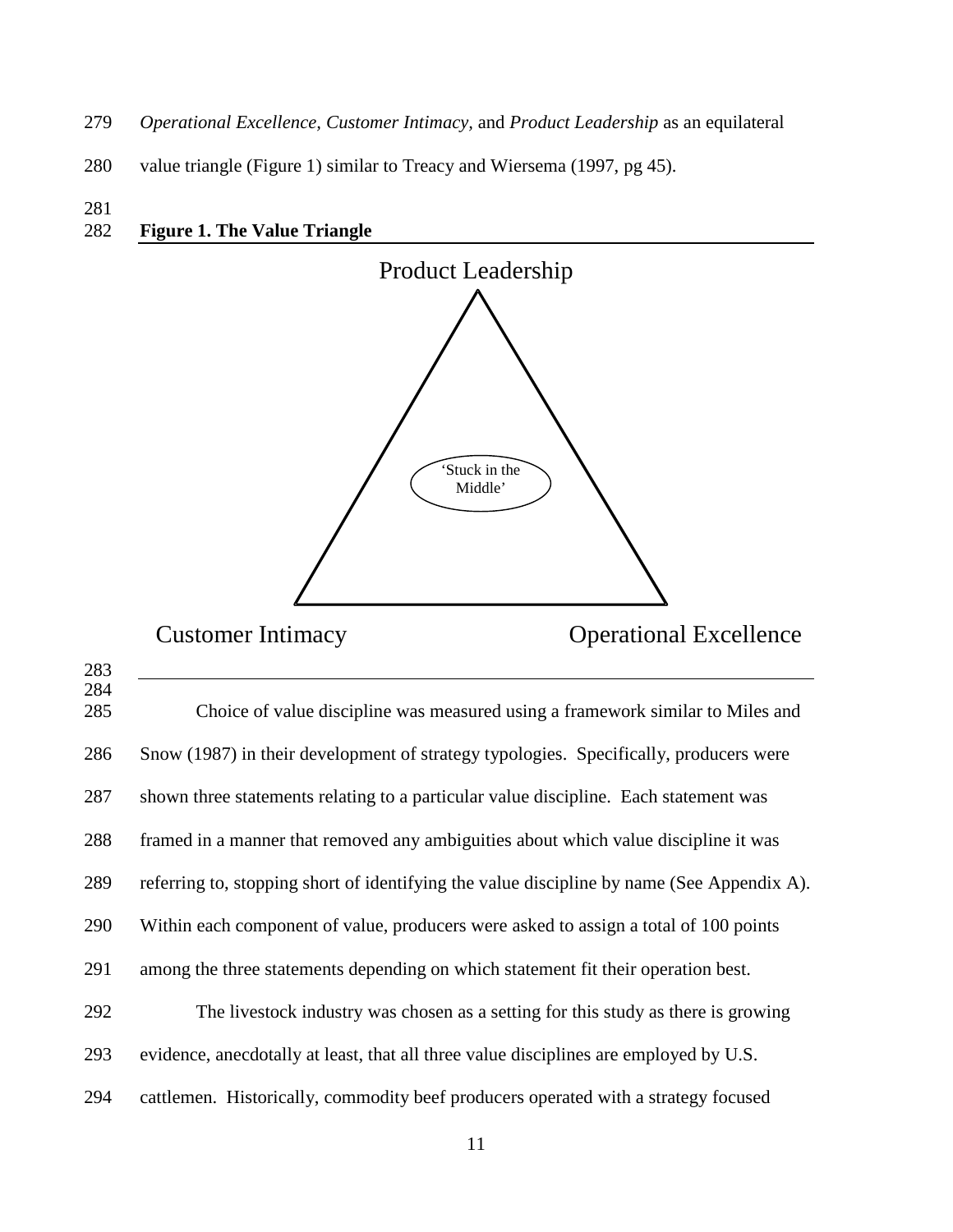295 increasing production efficiency. This was driven by firms not possessing much, if any, 296 control over prices received. Success within this value discipline may be driven by 297 economies of size or scope while providing a standardized product for downstream 298 channel partners. In search of improved financial performance, a growing number of 299 cattlemen are moving towards more aligned production channels (Mulroney and 300 Chaddad, 2005). This growth of production and marketing alliances, along with direct 301 marketing via farmer's markets points to a shift away from an operational excellence 302 (OE) value discipline to one with an increasing focus on customer intimacy (CI). 303 Producers operating within the CI value discipline focus on discovering unmet 304 customer needs and delivering tailored solutions leveraging close relationships built 305 through repeated transactions. Channel relationships can be valuable sources of 306 information and could allow producers to rapidly meet the specific requirements of 307 consumers and potentially earn premium prices<sup>2</sup> for doing so. The value of relationships 308 can also be seen at the aggregate level as various production alliances endeavor to market 309 products using in-store promotions where actual producers interact with consumers or 310 through the provision of producer profiles on alliance websites. 311 A product leadership (PL) value discipline is demonstrated through the rapid 312 development or adoption of new technologies (i.e. genetics, tenderness  $EPDs<sup>3</sup>$ , 313 traceability) that aid in the successful implementation of new and innovative production 314 strategies. Some alliances may operate within a product leadership value discipline as 315 they continually search for new products to market containing various attributes ranging

 $\overline{a}$ 

 $2^2$  A price differential that reflects the value of the business relationship or the information transferred in the transaction.

 $3$  Expected Progeny Differences (EPDs) are utilized by producers to predict probable differences in specific characteristics of future offspring from a specific animal.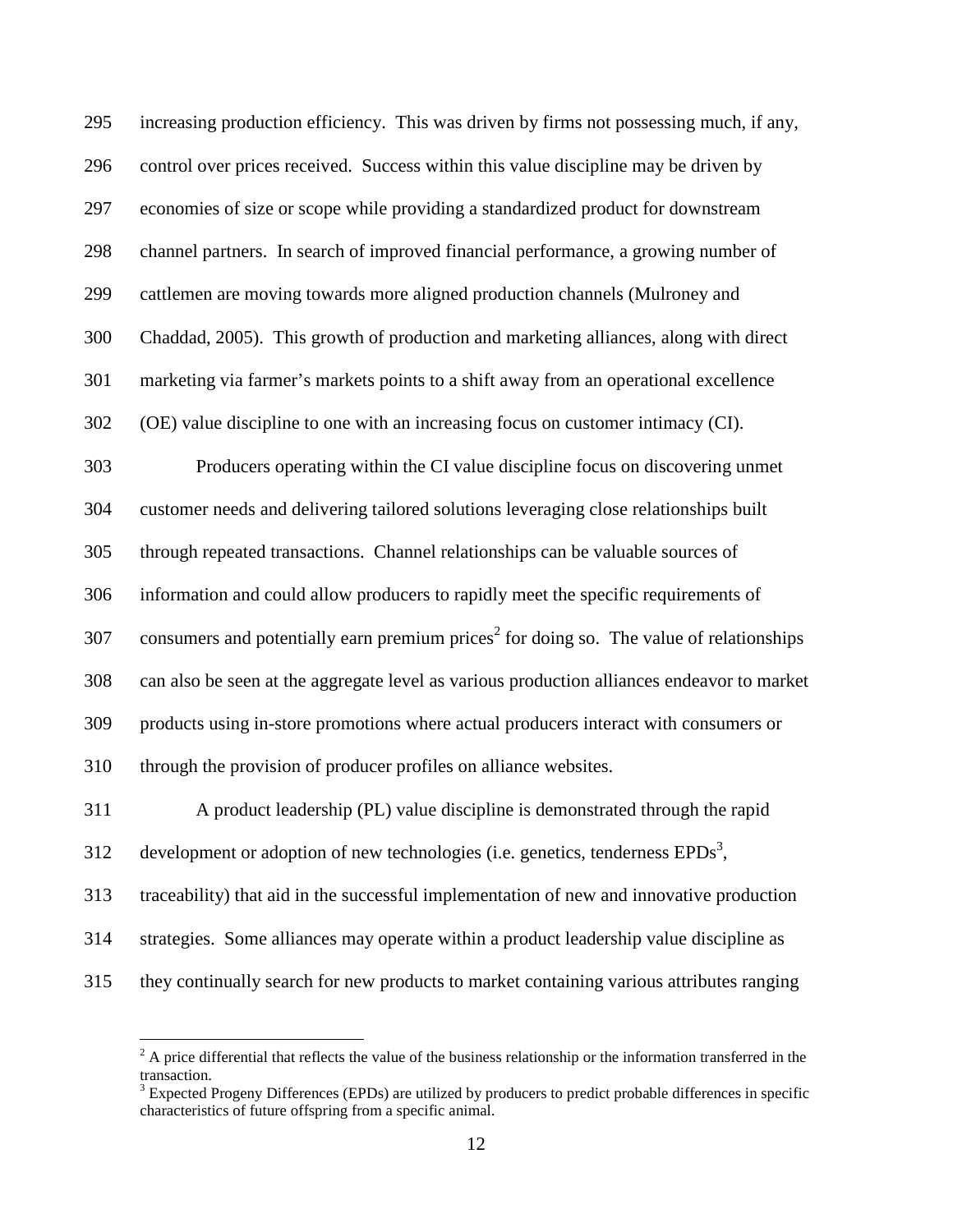316 from grass-fed to natural, to sustainable.<sup>4</sup> Even with the increasing segmentation of the 317 beef market, there are still a considerable amount of producers who operate anonymously 318 through the commodity market and an operational excellence value discipline.

320

## 319 *Sampling Frame and Data Collection*

321 The sampling frame for this study consists of producing members of the Illinois 322 Beef Association in 2007. The membership list was examined and obvious commercial 323 businesses not directly involved in beef production were removed from the population. A 324 total of 1,570 informants received a mailing which included a letter from the researchers 325 outlining the study and a questionnaire. A reminder card followed two weeks after the 326 initial mailing. A second questionnaire was mailed to non-respondents after a subsequent 327 two weeks. A total of 343 usable responses were received after two waves of mailings, 328 yielding a response rate of 21.8%. Respondents were active in both the cow-calf and 329 feedlot segments of the production channel with an average of 77 calves raised and 495 330 head of cattle fed out in each respective group.<sup>5</sup> Survey respondents had, on average, 32 331 years of experience in the cattle business. Nearly 25% of respondents (80 out of 343) 332 indicated that they participate in some form of alliance production. 333 *Construct validity and reliability* 

<u>.</u>

334 Following the development of the value discipline scale, it was tested for both 335 validity and reliability. Content validity is a qualitative measure used to assess the 336 clearness of the scale as well as the ability of the scale to measure the concept in 337 question. This was assessed using both academics and practitioners who read and

<sup>&</sup>lt;sup>4</sup> For example, see the case of Country Natural Beef described in Campbell, D. (2006).

<sup>&</sup>lt;sup>5</sup> Some producers operate in both segments. Averages were taken from firms who feed out at least 50 head of cattle and who raise at least 20 calves.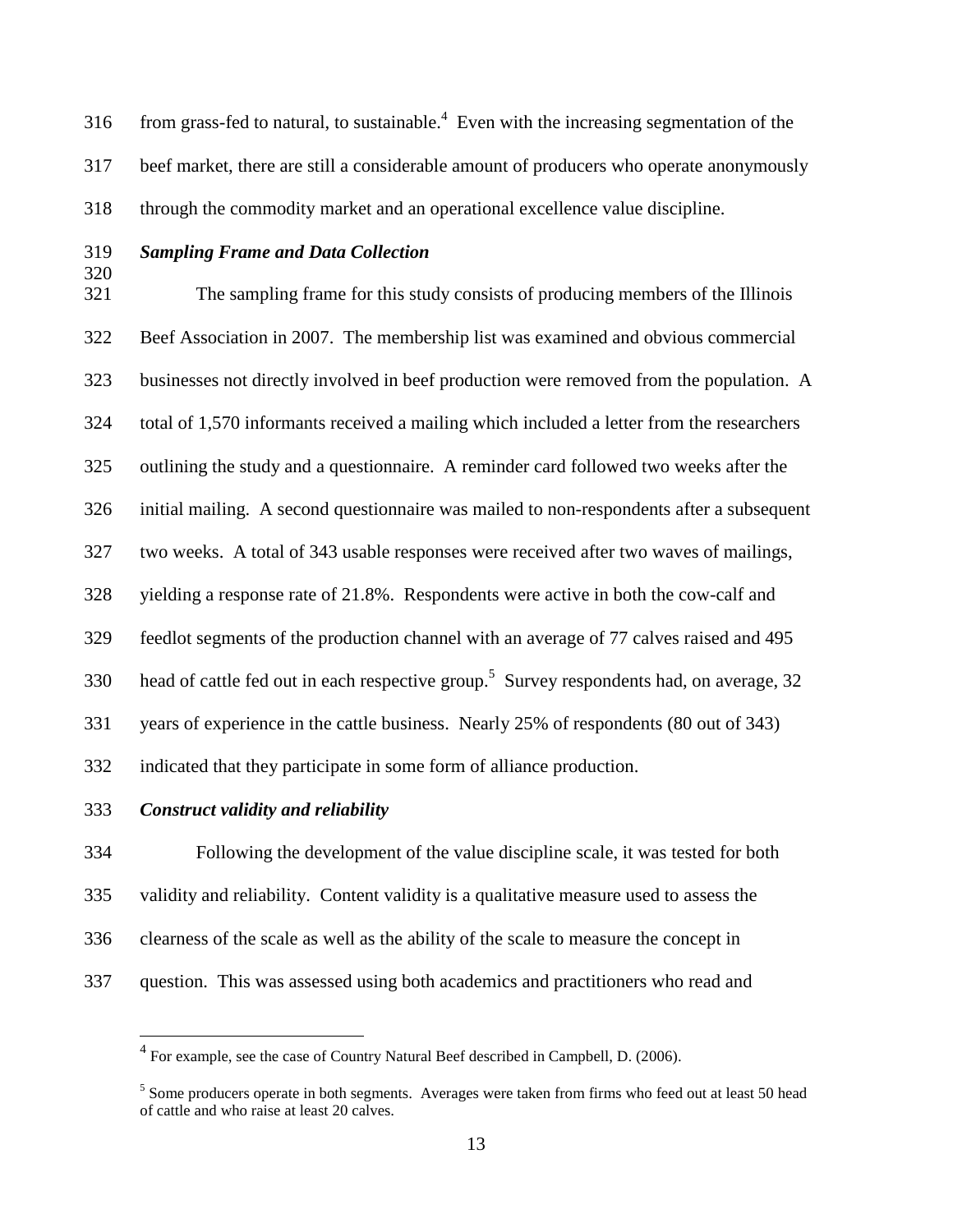338 commented on the clearness of the scales. Construct validity was measured through a

339 Confirmatory Factor Analysis (EFA) approach. In this method, the goal is to explain the

340 correlation between the observed variables and the underlying latent structures (Bollen,

341 1989). In this case, the underlying latent variables are the specific value disciplines.

$$
x = \Lambda_x \xi + \delta
$$

343 The structural equation depicted in (1) can further be described in matrix form as:

|     | $x_{\scriptscriptstyle 1}$ |     | $\lambda_{11}$                       | $\boldsymbol{0}$ | $\boldsymbol{0}$ |                    | $\delta_{\scriptscriptstyle 1}$   |
|-----|----------------------------|-----|--------------------------------------|------------------|------------------|--------------------|-----------------------------------|
|     | $x_{2}$                    |     | $\lambda_{21}$ 0                     |                  | $\boldsymbol{0}$ |                    | $\delta$ <sub>2</sub>             |
|     | $x_3$                      |     | $\lambda_{31}$ 0                     |                  | $\boldsymbol{0}$ |                    | $\delta$ <sub>3</sub>             |
|     | $x_{_4}$                   |     | $\lambda_{\scriptscriptstyle{41}}$ ' | $\boldsymbol{0}$ | $\boldsymbol{0}$ |                    | $\delta$ $_{\mbox{\tiny 4}}$      |
|     | $x_{5}$                    |     | $\boldsymbol{0}$                     | $\lambda_{52}$   | $\boldsymbol{0}$ |                    | $\delta_{\scriptscriptstyle{5}}$  |
| 344 | $x_{6}$                    | $=$ | $\boldsymbol{0}$                     | $\lambda$ 62     | $\boldsymbol{0}$ | $\xi_1$<br>$\xi_2$ | $\delta_{\scriptscriptstyle 6}$   |
| 2)  | $x_{7}$                    |     | $\boldsymbol{0}$                     | $\lambda_{72}$   | $\boldsymbol{0}$ | $^{+}$             | $\delta$ <sub>7</sub>             |
|     | $x_{\rm \,s}$              |     | $\boldsymbol{0}$                     | $\lambda_{82}$   | $\boldsymbol{0}$ | $\xi_3$            | $\delta_s$                        |
|     | $x_{9}$                    |     | $\boldsymbol{0}$                     | $\boldsymbol{0}$ | $\lambda_{93}$   |                    | $\delta$ ,                        |
|     | $x_{10}$                   |     | $\boldsymbol{0}$                     | $\boldsymbol{0}$ | $\lambda_{103}$  |                    | $\delta_{\scriptscriptstyle 10}$  |
|     | $x_{11}$                   |     | $\boldsymbol{0}$                     | $\boldsymbol{0}$ | $\lambda_{113}$  |                    | $\delta_{\scriptscriptstyle{11}}$ |
|     | $x_{12}$                   |     | $\boldsymbol{0}$                     | $\boldsymbol{0}$ | $\lambda_{123}$  |                    | $\delta_{12}$                     |

345 The reason underlying these measures is that if a survey item (x*i*) measures a 346 specific construct (ξ*i*) it is reasonable to assume a change in the latent construct would 347 lead to a change in the measurement item. Factor loadings which represent these 348 relationships ( $\lambda$ ) are shown to be greater than 0.618 which would signify that the items are 349 measuring the scale intended (Table 1). Variance extracted for all value disciplines is 350 greater than 50% indicating that the variance explained by the scale is greater than the 351 variance that is attributed to measurement error (Fornell and Larcker, 1981). 352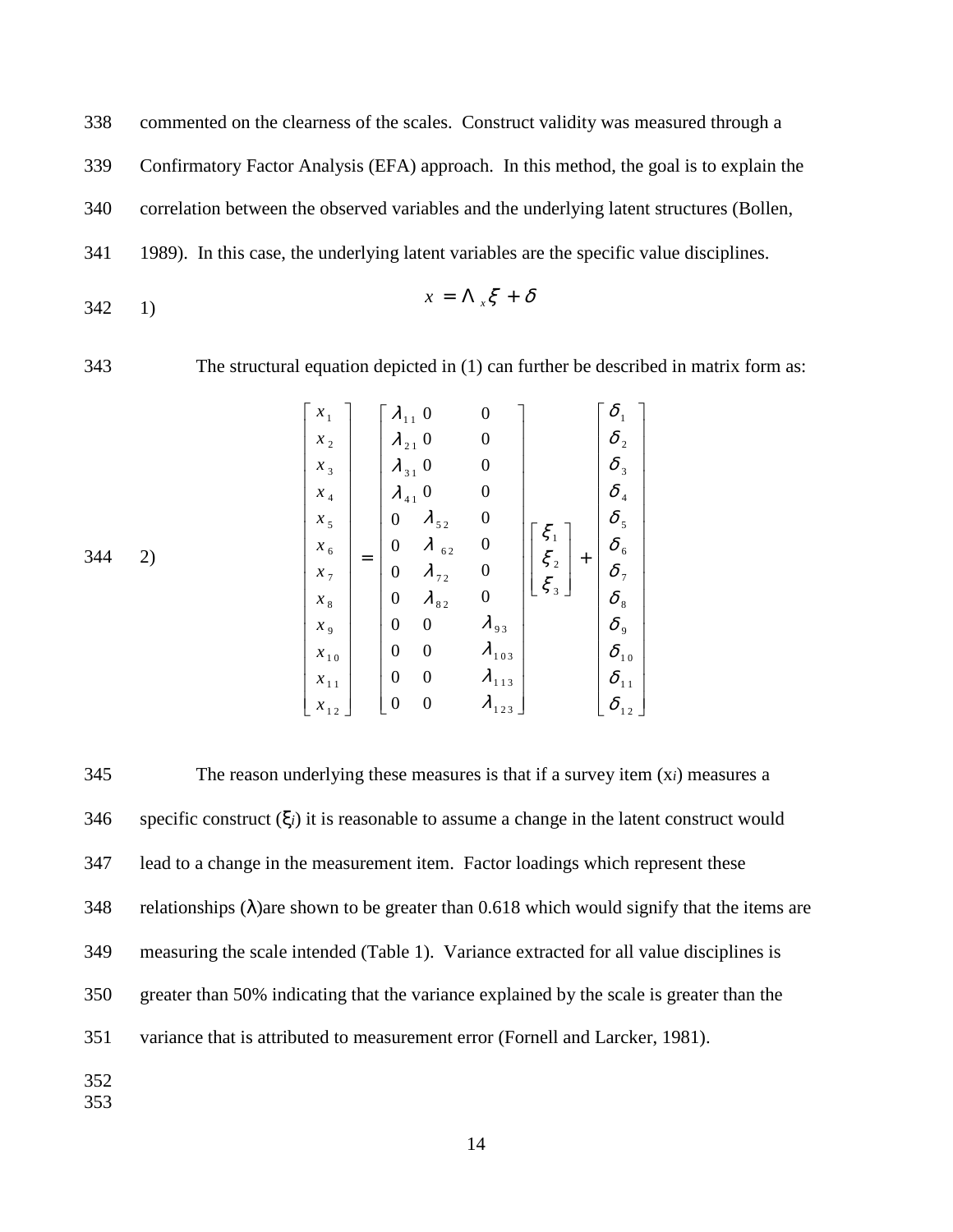|                                                                                                                                      |                       |                      | <b>Factor Loadings</b> |                           |
|--------------------------------------------------------------------------------------------------------------------------------------|-----------------------|----------------------|------------------------|---------------------------|
| <b>Item</b>                                                                                                                          | Variance<br>Extracted | Customer<br>Intimacy | Product<br>Leadership  | Operational<br>Excellence |
| <b>Customer Intimacy</b>                                                                                                             | 68.98%                |                      |                        |                           |
| We are able to set or negotate above market prices due to our close<br>relationships                                                 |                       | 0.803                |                        |                           |
| We try to develop individual business relationships                                                                                  |                       | 0.872                |                        |                           |
| Through our close relationships with customers, we adopt practices<br>to ensure our product meets customer specs                     |                       | 0.814                |                        |                           |
| <b>Product Leadership</b>                                                                                                            | 55.65%                |                      |                        |                           |
| We are continuously developing new technology that provides us a<br>price advantage                                                  |                       |                      | 0.618                  |                           |
| We are recognized as a leader in innovation of new beef production<br>technologies and are able to establish product differentiation |                       |                      | 0.801                  |                           |
| Innovative technologies allow for the screening and selection of<br>animals through the production process to ensure quality         |                       |                      | 0.803                  |                           |
| <b>Operational Excellence</b>                                                                                                        | 73.52%                |                      |                        |                           |
| We are unable to influence prices we receive so we rely on increasing<br>efficiency                                                  |                       |                      |                        | 0.800                     |
| We are generally naware of exactly who our customers are and do<br>not establish relationships with them                             |                       |                      |                        | 0.906                     |
| We only invest in minimum process control systems                                                                                    |                       |                      |                        | 0.863                     |

#### 354 **Table 1. Value Discipline Construct Validity**

355 356

357 Internal consistency for the value discipline scale was tested using a split-sample 358 method suggested by Churchill (1979). Reliability analysis was conducted on the first 359 sample and was repeated on the second sample. Following initial purification of the 360 scales, construct reliability was tested on the full sample. The items measuring 361 production practices did not have item-to-total correlations exceeding the threshold 362 recommended by Streiner and Norman (1995) and were removed from the scales. From 363 the remaining items, coefficient alphas for each value discipline exceed 0.60, the 364 threshold suggested by Nunnally (1978) for exploratory research (Table 2).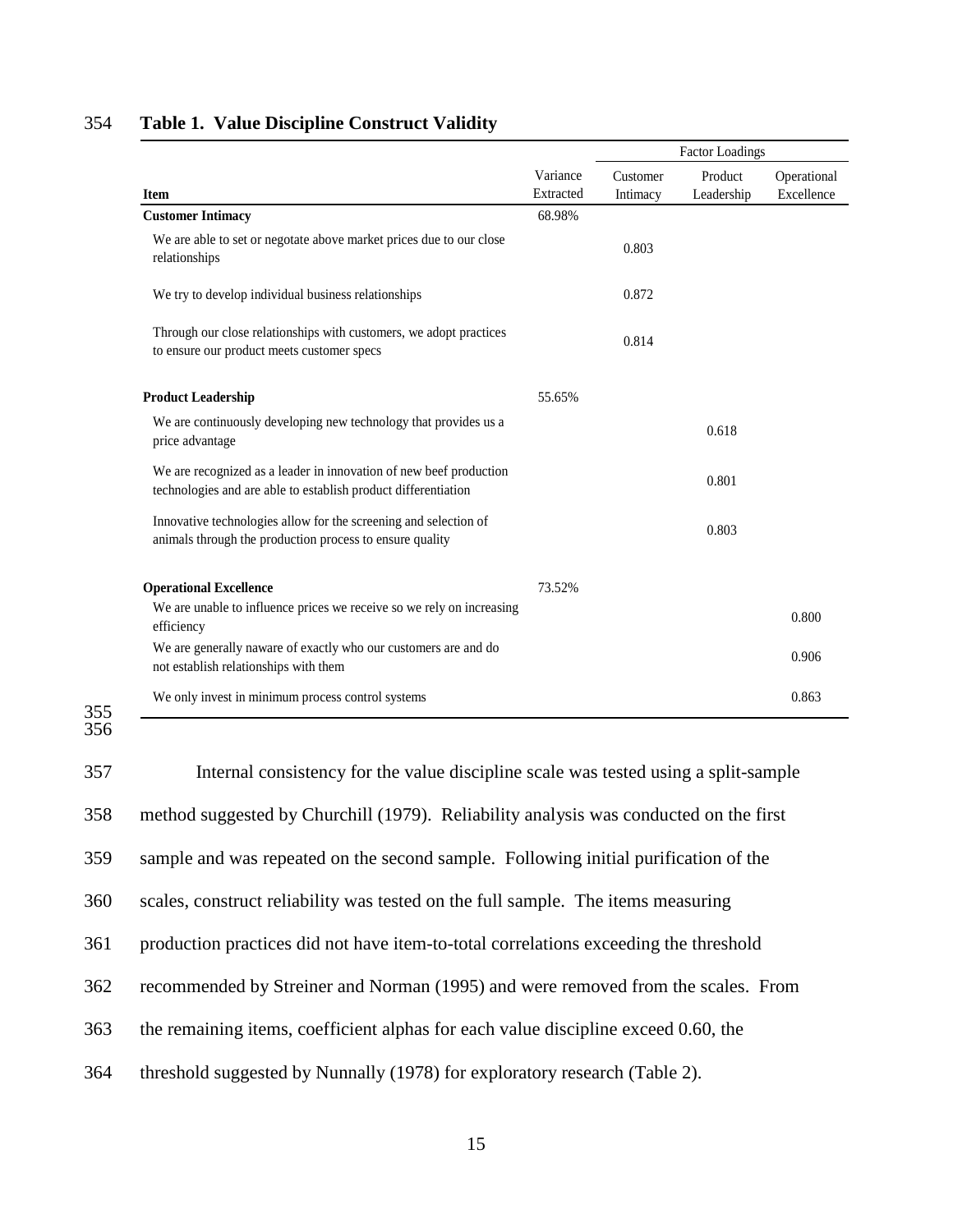|                                                                                                                                         |                   | Sample 1<br>$N = 195$        | Sample 2<br>$N = 148$ | <b>Combined Sample</b><br>$N = 343$ |                              |
|-----------------------------------------------------------------------------------------------------------------------------------------|-------------------|------------------------------|-----------------------|-------------------------------------|------------------------------|
| <b>Item</b>                                                                                                                             | Cronbach<br>Alpha | Item-to-Total<br>Correlation | Cronbach<br>Alpha     | Cronbach<br>Alpha                   | Item-to-Total<br>Correlation |
| <b>Customer Intimacy</b>                                                                                                                | 0.729             |                              | 0.794                 | 0.761                               |                              |
| We are able to set or negotiate above market prices due<br>to our close relationships                                                   |                   | 0.498                        |                       |                                     | 0.558                        |
| We try to develop individual business relationships                                                                                     |                   | 0.599                        |                       |                                     | 0.657                        |
| Through our close relationships with customers, we<br>adopt practices to ensure our product meets customer<br>specs                     |                   | 0.563                        |                       |                                     | 0.572                        |
| <b>Product Leadership</b>                                                                                                               | 0.573             |                              | 0.650                 | 0.604                               |                              |
| We are continuously developing new technology that<br>provides us a price advantage                                                     |                   | 0.276                        |                       |                                     | 0.313                        |
| We are recognized as a leader in innovation of new<br>beef production technologies and are able to establish<br>product differentiation |                   | 0.422                        |                       |                                     | 0.474                        |
| Innovative technologies allow for the screening and<br>selection of animals through the production process to<br>ensure quality         |                   | 0.451                        |                       |                                     | 0.472                        |
| <b>Operational Excellence</b>                                                                                                           | 0.792             |                              | 0.822                 | 0.805                               |                              |
| We are unable to influence prices we receive so we<br>rely on increasing efficiency                                                     |                   | 0.525                        |                       |                                     | 0.576                        |
| We are generally unaware of exactly who our customers<br>are and do not establish relationships with them                               |                   | 0.718                        |                       |                                     | 0.738                        |
| We only invest in minimum process control systems                                                                                       |                   | 0.677                        |                       |                                     | 0.656                        |

#### **Table 2. Value Discipline Reliability Analysis**

## 365

# 366 **The Effect of Market Orientation on Value Discipline Clarity**

### 367 *Drivers of Value Discipline Clarity*

368 It is hypothesized that a market orientation could lead the firm to a specific means 369 of providing value to the market. A customer orientation generates market intelligence as 370 it relates to buyers and the value proposition of the product in question. Armed with this 371 knowledge, firms can begin to improve the value the product provides. A competitor 372 orientation focuses resources to assess the value proposition being provided by rival 373 firms, and whether the firm should compete directly with a similar product offering based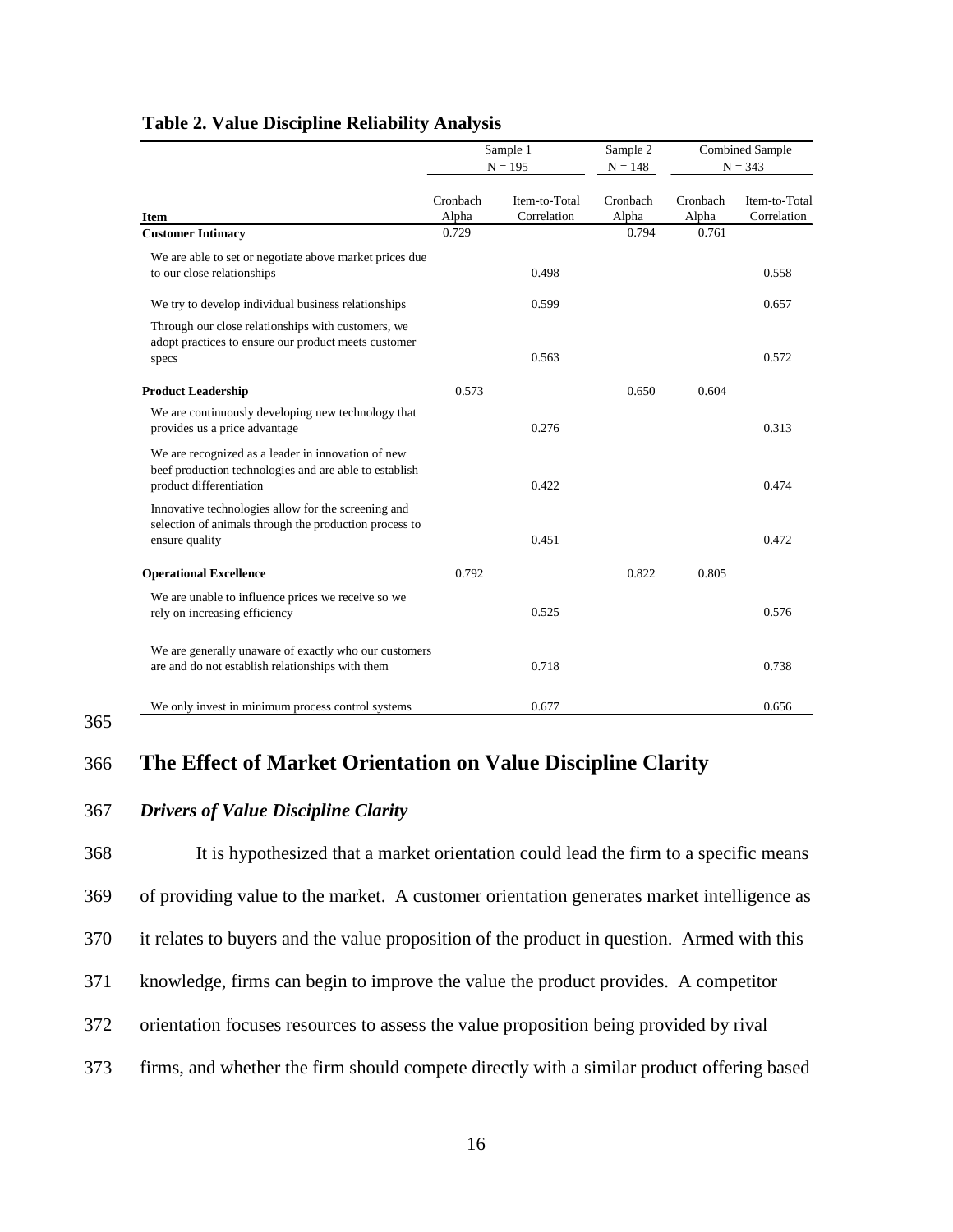374 on market conditions, core competencies, and other factors. As firms become more 375 market oriented, or as the culture of market orientation becomes more ingrained in the 376 day-to-day activities of the firm, we would expect increased clarity on how the product 377 offering provides value to the customer. As such, the following hypotheses are 378 presented:

379 *H1a: Market Oriented firms express clarity on their value discipline.*  380 381 *H1b: As market orientation increases exponentially, value discipline clarity increases.*  382 Innovation can be seen through a variety of prisms. It is often thought that 383 innovative firms continuously develop new products and services, but this is only one 384 method to create superior value for the customer. Combined with a market orientation, 385 firms can utilize innovation to create products and services that are currently not being 386 offered by rival firms (Han *et al*, 1996). Less technological, Nelson and Winter (1982) 387 characterize innovations simply as a change in routines. Within this characterization, any 388 number of innovations can be used to create value for buyers. Increased communication 389 between segments in the beef industry was an issue that was singled out in the 2005 390 National Beef Quality Audit (NCBA, 2005). Increased communication could lead to 391 increased value for downstream partners if the communication leads to superior value 392 relative to the traditional, anonymous transactions between segments. A move to direct 393 marketing could also be seen as an innovation as there was a shift from arms length 394 transactions to one based more on relationship development between the parties of the 395 transaction. Therefore, we present the following hypotheses:

397

396 *H2: Innovative firms express clarity on their value discipline.*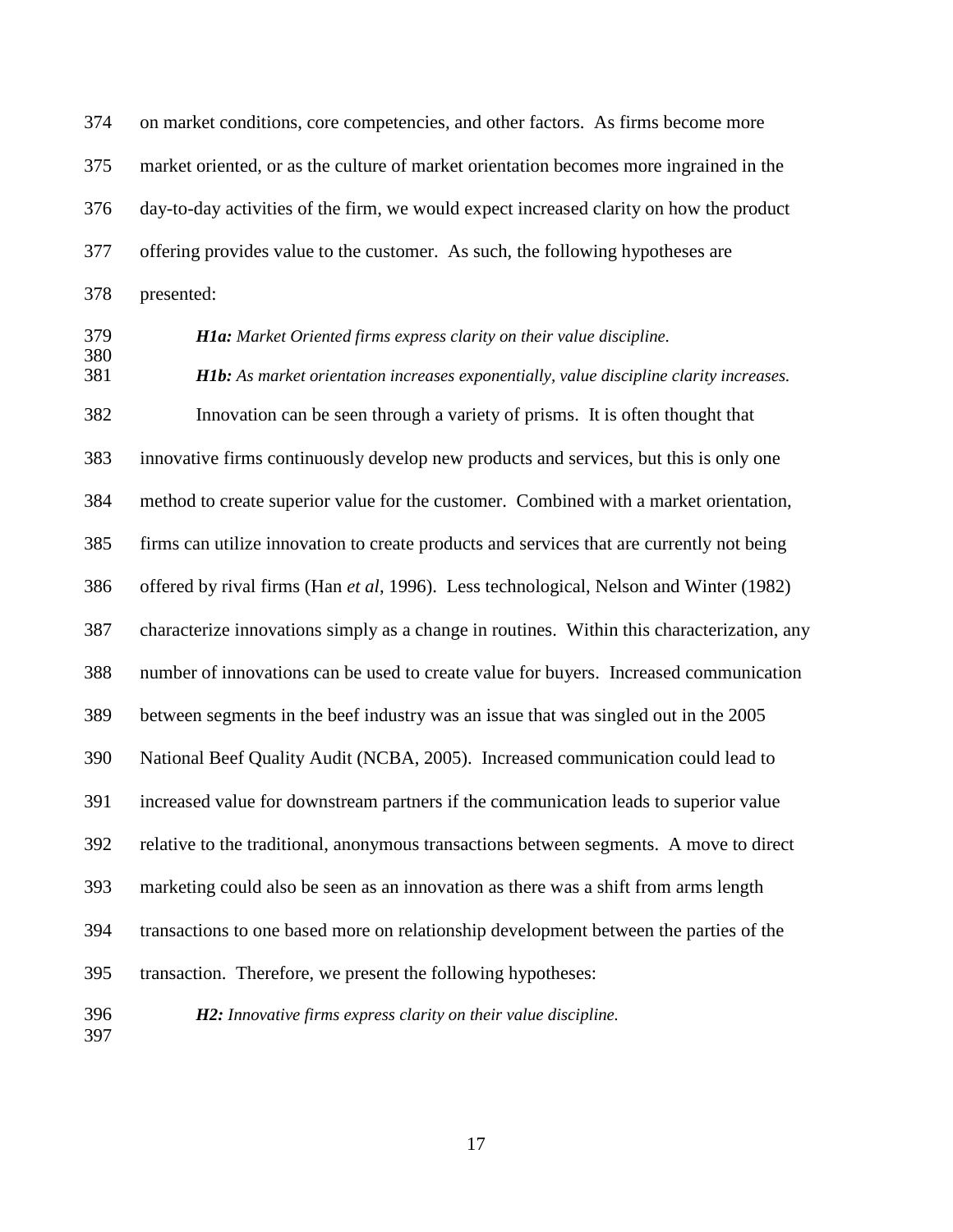| 398        | Entrepreneurial firms have long been in search of opportunities to create value              |
|------------|----------------------------------------------------------------------------------------------|
| 399        | where others see none. To create profit opportunities, entrepreneurial firms recombine       |
| 400        | resources to capture unrealized value. Alvarez and Businetz (2001), in describing            |
| 401        | entrepreneurship within the framework of the resource based view, indicate that              |
| 402        | "entrepreneurship is about cognition, discovery, pursuing market opportunities, and          |
| 403        | coordinating knowledge that lead to heterogeneous outputs" (pg 757). This definition is      |
| 404        | strikingly similar to the behavioral definition of market orientation developed by           |
| 405        | Jaworski and Kohli (1993) who state that a market orientation is comprised of                |
| 406        | intelligence generation, intelligence dissemination, and the firm's response to the market   |
| 407        | intelligence.                                                                                |
| 408        | Entrepreneurship within agriculture has focused on the ability for agropreneurs to           |
| 409        | recognize and react to profit opportunities. Using a simulation model, Ross and              |
| 410        | Westgren (2006) were able to find positive and significant returns to entrepreneurs in the   |
| 411        | pork industry. These excess rents were based on the firm's ability to recombine              |
| 412        | resources in such a manner to create a product which was valued by the market. Firms         |
| 413        | that are able to determine where opportunities for value creation lie will be better able to |
| 414        | focus their attention on the means for providing continuous value for the market in the      |
| 415        | future. As such, we hypothesize the following:                                               |
| 416<br>417 | <b>H3:</b> Entrepreneurial firms express clarity on their value discipline.                  |
| 418        | Slater and Narver (1995) argued that the firm's ability to learn faster than their           |
| 419        | competition may be their only source of competitive advantage. This may be especially        |
| 420        | true in agriculture where the majority of innovations put into practice by producers are     |
| 421        | either easily imitated or substituted. The lack of ex post limits to competition eliminates  |
| 422        | the ability of the firm to extract rents from the implementation of new technologies.        |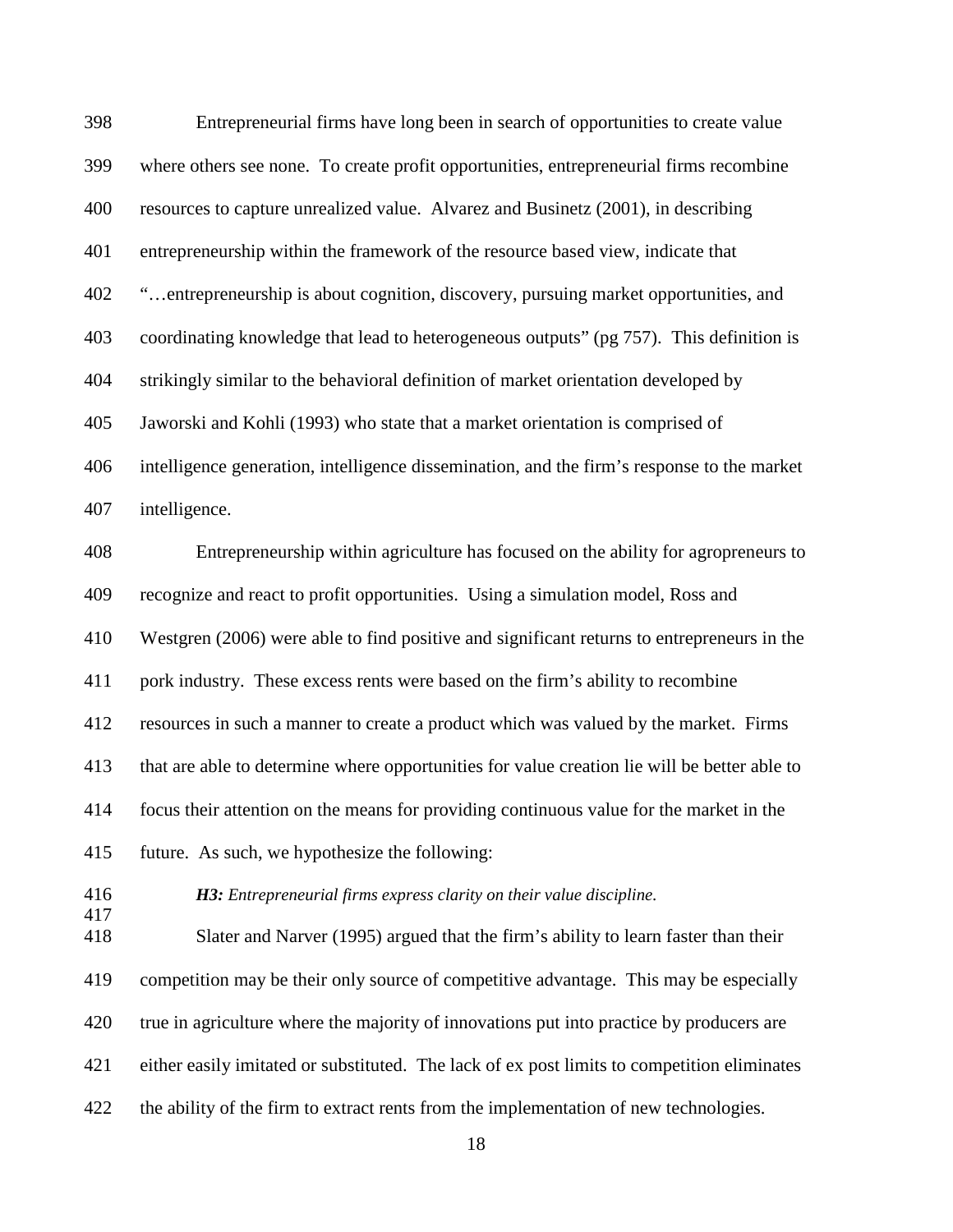423 Furthermore, organizational learning has been found to be an antecedent to the

424 development of a market orientation (Day, 1994). A culture which values learning and 425 questions the status quo of the firm will be one that continually searches for the creation 426 of superior value. This culture is likely related to the level of education the manager has 427 attained. The search for superior value and the firm's commitment to learning lead us to 428 our next hypotheses, namely:

# 430

429 *H4a: Firms with a learning orientation express clarity on their value discipline.* 

431 *H4b: As the education level of management increases, so does value discipline clarity.*  432

433 Traditionally, agricultural firms focused on increasing production efficiency as a

434 means of increasing profits. As producers of standardized products subject to

435 homogeneous grades and standards, the only way to improve profits and increase buyer

436 value is to produce the undifferentiated product at the lowest possible price. This is a

437 natural fit for an OE value discipline. Furthermore, producers can increase the perceived

438 value by augmenting the standardized product to decrease the cost of ownership.

439 Preconditioning cattle for the feedlot is one method cattlemen can use to increase

440 downstream buyer value within an OE value discipline. However, these opportunities are

441 generally dependent on the speed of imitation by rivals. If the pricing mechanism shifts

442 from price premiums for the provision of the attribute to a price discount for non-

443 provision, then value will again be measured solely on acquisition costs. Hence, we

444 hypothesize:

446

445 *H5: Managers with a cost focus experience clarity on their value discipline.* 

447 Along with the behavioral and cultural components, the length of time a firm has 448 been present in the market may also contribute to value discipline clarity. As firms grow 449 and mature, how the product offering fits into the buyer's value chain may become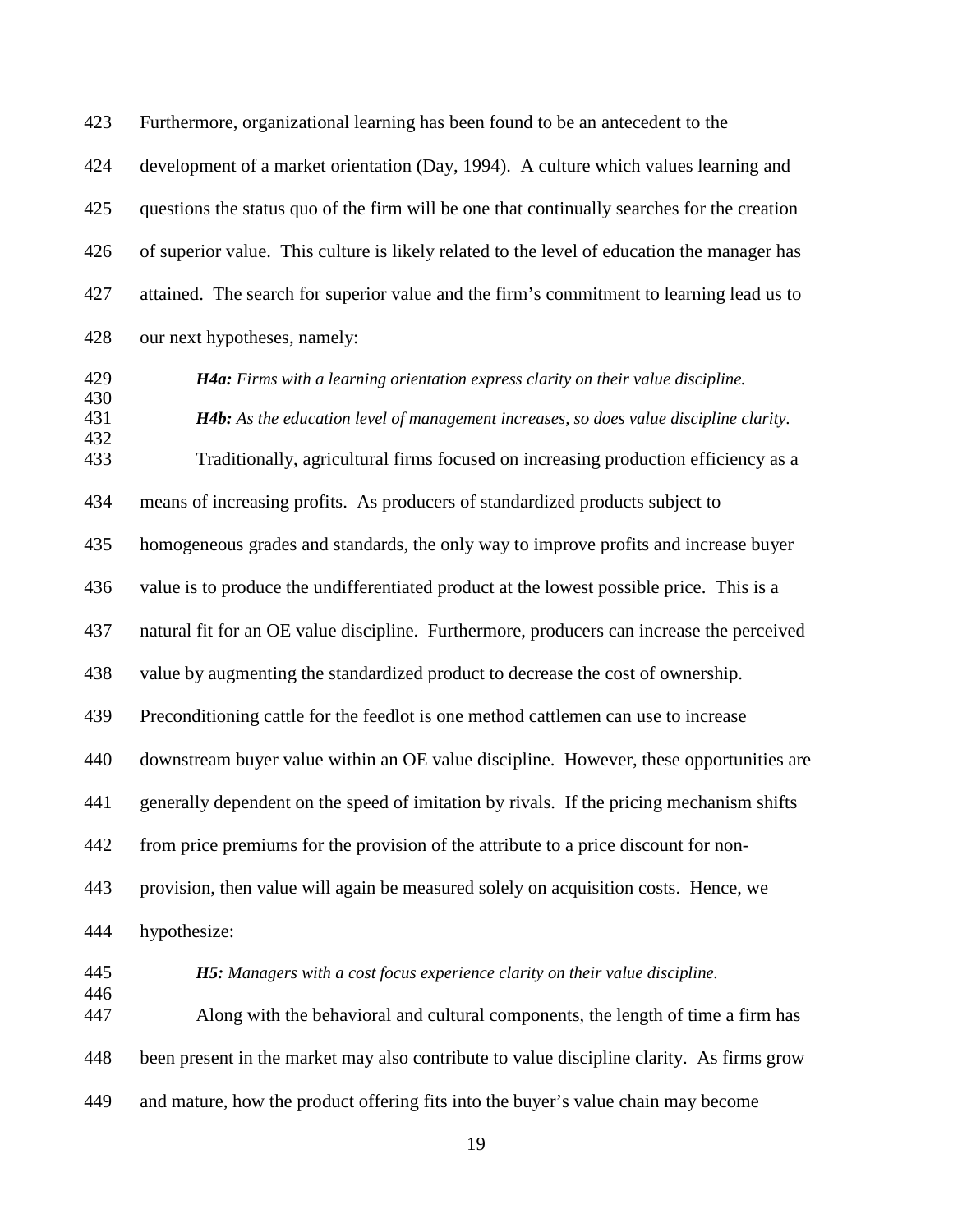450 clearer. This clarity can be useful in developing new products or services which can 451 continue to provide superior value for consumers. Firms in their infancy may chase the 452 latest trends in the hopes of earning premium prices without fully understanding the 453 reason for the price premium. While experience may overcome this pitfall, it could also 454 be a hindrance if it leads to a single-minded focus on the current needs of the market as 455 opposed to identifying latent needs. A tunnel vision approach to current customers may 456 provide short-term benefits, while hamstringing the firm's future opportunities as limited 457 attention has been paid to develop the capabilities needed to meet future needs of the 458 market (Hamel and Prahalad, 1991; Leonard-Barton, 1992). These shortcomings, while 459 severe, may not necessarily cause the firm to be unclear on how its current product 460 provides value for the customer. What social embeddedness may cause, however, is the 461 potential of a product in the future to no longer meet the threshold standards of the 462 market. Therefore, we present the following hypothesis:

463 *H6: Managers with more experience express clarity on their value discipline.* 

464

#### 465 *Independent variable measure development*

466 Measurement scales from previously published research in the marketing 467 literature were identified and used to construct the independent variables used in this 468 study. These measurement scales were previously intended for management teams of 469 large corporations so the wording of items was modified to fit an agricultural audience. 470 Following modification, the measurement scales were pre-tested by two distinct groups. 471 First, University of Illinois Extension personnel were asked to read through the 472 questionnaire and identify any potentially difficult items and provide comments for their 473 improvement. Following the initial pre-test, a group of beef producers participating in 474 the Illinois Farm Business Farm Management association were sent a questionnaire and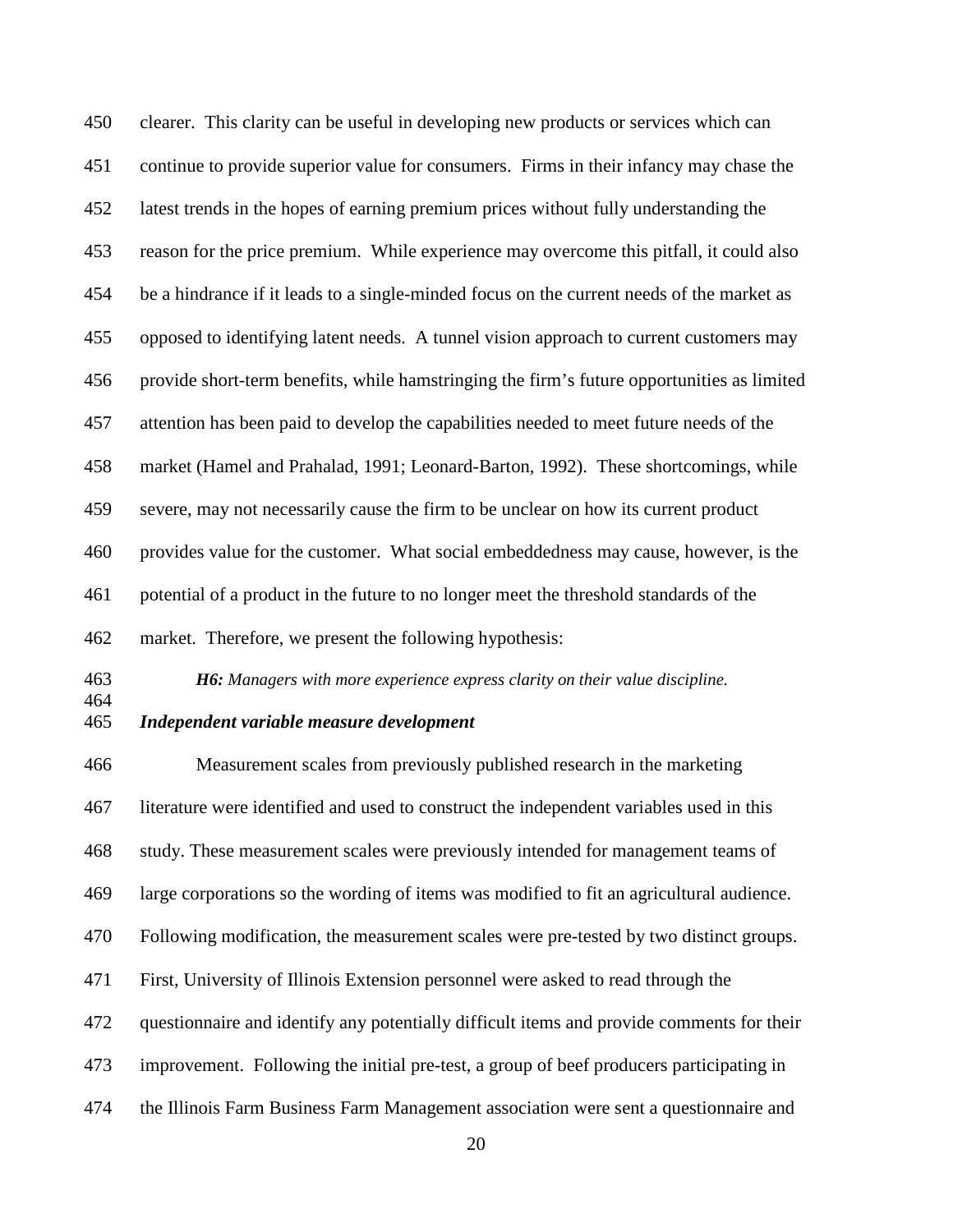475 asked to read through the survey and comment on any remaining ambiguities. Following 476 this informative feedback, items that were most problematic were revised or removed 477 from the questionnaire.

478 All independent variables were constructed using multiple-item scales on a six-479 point Likert scale. The scale used to measure market orientation included items used in 480 the original MKTOR scale first developed by Narver and Slater (1990) as well as the 481 scale used in Narver, Slater and MacLachlan (2004). In this 19-item scale, a firm's 482 market orientation is comprised of their customer and competitor focus as well as the 483 coordination of market knowledge within the firm. The market orientation scale is a 484 hybrid scale as it measures both the reactive and proactive forms of market orientation. 485 To measure organizational learning, 11 items from Farrell and Oczkowski (2002) were 486 used. These items sought to measure the 'learning culture' of the farm business. The 487 entrepreneurial tendency was measured with a 5-item scale used in Matsuno, Mentzer 488 and Oszomer (2002). The indicators measured the inclination of managers to use 489 innovative marketing strategies to improve performance or whether they chose to 'play it 490 safe' when it comes to forming solutions to management problems. Innovation was 491 measured using a 5-item scale tested by Hurley and Hult (1998). Similar to the 492 entrepreneurship scale, the innovation scale measured the penchant for managers to 493 utilize innovative strategies to solve problems on the farm. The final independent 494 variable measures the cost focus of the firm. A cost focus was measured using a 495 combination of scales developed by Homburg, Workman and Krohmer (1999) and Kotha 496 and Valdamani (1995) and consisted of 5 items. The scale measured the manager's focus 497 on production efficiency and cost reduction as a means of improving performance.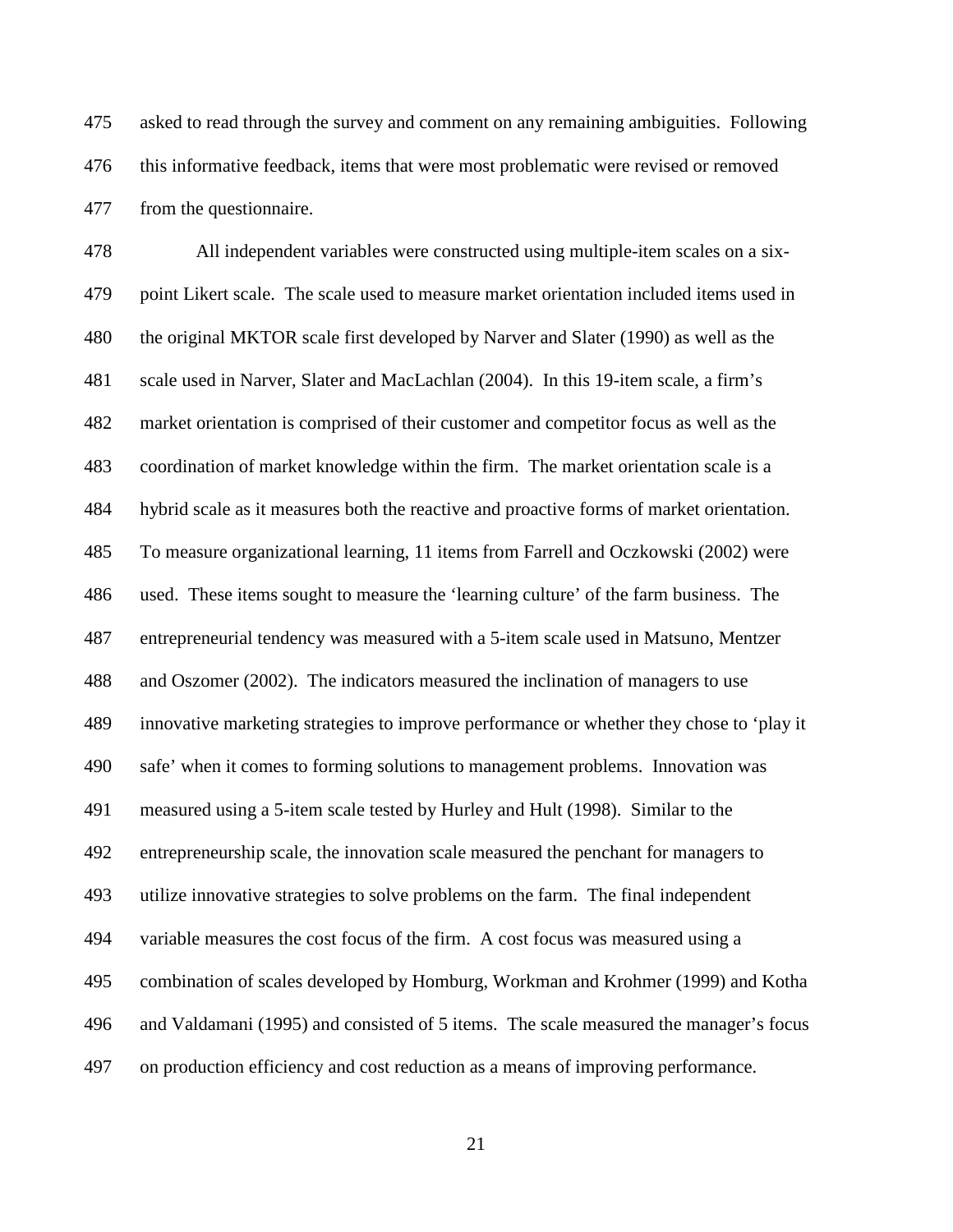| 498 | Internal consistency of the independent variables was tested using factor analysis          |
|-----|---------------------------------------------------------------------------------------------|
| 499 | with varimax rotation in SPSS to ensure the scales were measuring a distinct construct      |
| 500 | within the sampling frame of this study. Factor loadings and item-to-total correlations     |
| 501 | were used to purify the scales. Worthington and Whittaker (2006) suggest to only retain     |
| 502 | those items where factor loadings are greater than 0.32. Factor loadings can be thought     |
| 503 | of as regression coefficients. That is, the amount by which the indicator variable will     |
| 504 | change for a one unit change in the underlying latent variable. Indicators below the        |
| 505 | threshold were removed from further study. Item-to-total correlations less than 0.2 were    |
| 506 | also removed in accordance to Streiner and Norman (1995) as they are likely to be           |
| 507 | measuring a different construct from the other items in the scale.                          |
| 508 | The lowest factor loading reported is 0.547 for the fourth question in the cost             |
| 509 | focus scale (Table 3). Further, all item-to-total correlations and factor loadings are well |
| 510 | above established thresholds. Cronbach alphas are all shown to be above 0.70, the cutoff    |
| 511 | for confirmatory research (Nunnally, 1978). Variance extracted for each scale is also       |
| 512 | shown to be above 50% for all latent constructs. As the extracted variances are above       |
| 513 | 50%, this demonstrates the variance accounted for by the scale is larger than the variance  |
| 514 | due to measurement error (Fornell and Larcker, 1981).                                       |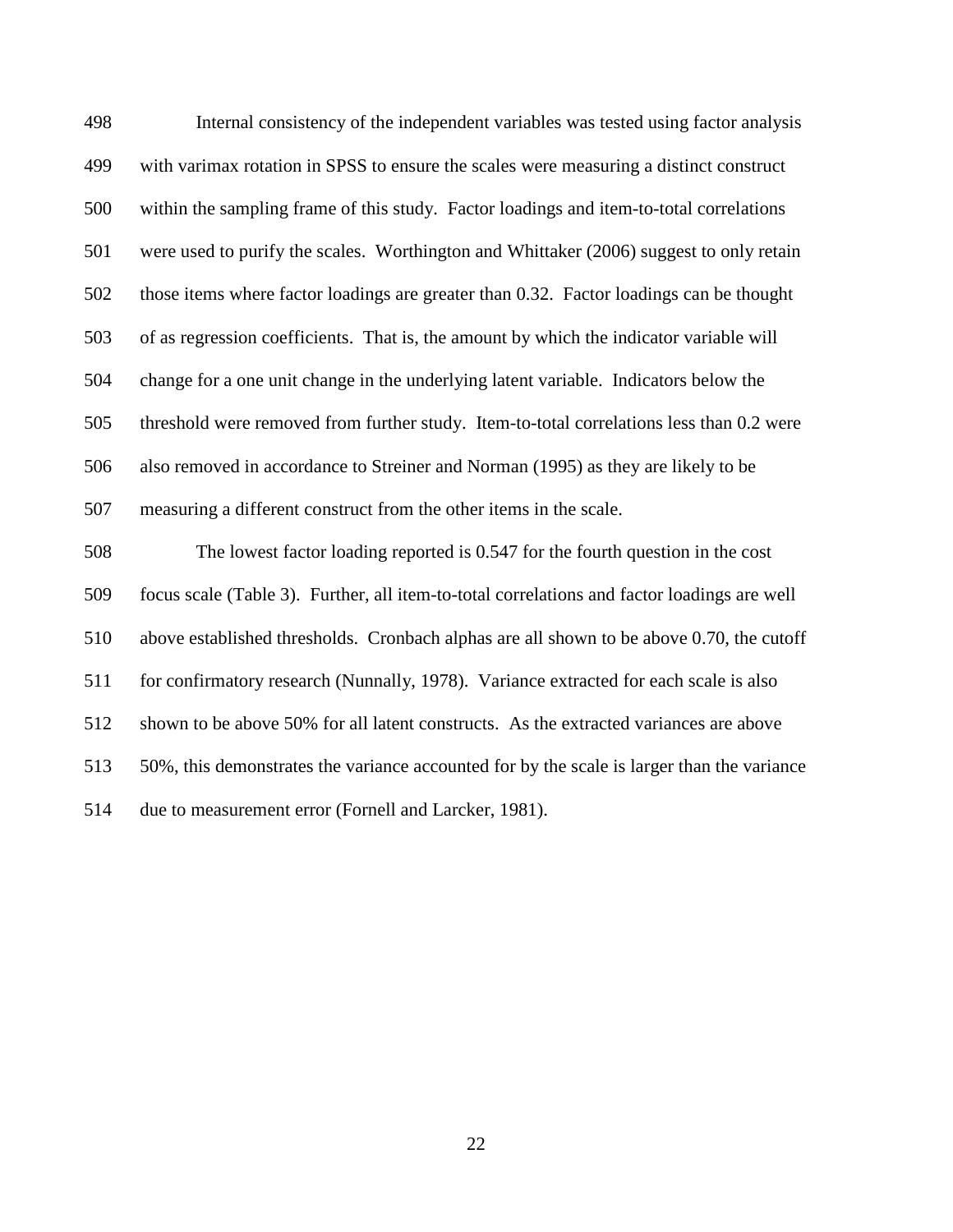| <b>Variance</b>                                                  |      |                | to-Total    |          |
|------------------------------------------------------------------|------|----------------|-------------|----------|
|                                                                  |      |                |             | Factor   |
| <b>Scale</b><br><b>Items</b><br><b>Alpha</b><br><b>Extracted</b> | Mean | <b>Std Dev</b> | Correlation | Loadings |
| 0.5872<br><b>Customer Focus</b><br>0.756                         |      |                |             |          |
| Cust1                                                            | 3.94 | 1.202          | 0.650       | 0.849    |
| Cust2                                                            | 3.78 | 1.103          | 0.614       | 0.820    |
| Cust4                                                            | 3.92 | 1.252          | 0.360       | 0.556    |
| Cust <sub>5</sub>                                                | 3.74 | 1.268          | 0.600       | 0.803    |
| Coordination<br>0.756<br>0.5847                                  |      |                |             |          |
| Coord1                                                           | 3.38 | 1.486          | 0.523       | 0.731    |
| Coord <sub>2</sub>                                               | 3.94 | 1.312          | 0.523       | 0.732    |
| Coord3                                                           | 3.85 | 1.227          | 0.619       | 0.810    |
| Coord4                                                           | 4.16 | 1.117          | 0.576       | 0.782    |
| <b>Competitor Focus</b><br>0.857<br>0.5422                       |      |                |             |          |
| Comp1                                                            | 3.74 | 1.391          | 0.548       | 0.664    |
| Comp3                                                            | 3.78 | 1.267          | 0.581       | 0.693    |
| Comp4                                                            | 4.13 | 1.279          | 0.522       | 0.639    |
| Comp5                                                            | 3.14 | 1.359          | 0.664       | 0.772    |
| Comp6                                                            | 2.99 | 1.289          | 0.707       | 0.805    |
| Comp8                                                            | 3.96 | 1.234          | 0.628       | 0.748    |
| Comp9                                                            | 3.80 | 1.270          | 0.709       | 0.814    |
| Learning<br>0.782<br>0.6169                                      |      |                |             |          |
| Learn2                                                           | 4.83 | 0.906          | 0.617       | 0.807    |
| Learn <sub>3</sub>                                               | 4.92 | 0.965          | 0.692       | 0.867    |
| Learn4                                                           | 4.91 | 0.965          | 0.673       | 0.851    |
| Learn <sub>5</sub>                                               | 4.31 | 1.058          | 0.403       | 0.593    |
| Entrepreneurship<br>0.704<br>0.6304                              |      |                |             |          |
| Ent <sub>2R</sub>                                                | 3.29 | 1.106          | 0.513       | 0.791    |
| Ent <sub>4</sub> R                                               | 3.27 | 1.164          | 0.596       | 0.846    |
| Ent5R                                                            | 3.74 | 1.192          | 0.462       | 0.742    |
| 0.7183<br><b>Innovation</b><br>0.740                             |      |                |             |          |
| Innov1                                                           | 4.55 | 1.020          | 0.502       | 0.865    |
| Innov2R                                                          | 4.69 | 1.180          | 0.567       | 0.721    |
| Innov <sub>3</sub>                                               | 4.58 | 0.925          | 0.552       | 0.817    |
| Innov <sub>4</sub> R                                             | 5.23 | 1.049          | 0.350       | 0.898    |
| Innov5R                                                          | 4.86 | 1.129          | 0.560       | 0.786    |
| <b>Cost Focus</b><br>0.728<br>0.5106                             |      |                |             |          |
| Cost1                                                            | 5.01 | 0.896          | 0.649       | 0.845    |
| Cost2                                                            | 4.98 | 0.938          | 0.580       | 0.806    |
| Cost3R                                                           | 4.88 | 1.128          | 0.377       | 0.598    |
| Cost4                                                            | 4.01 | 1.288          | 0.358       | 0.547    |
| Cost5                                                            | 4.59 | 0.990          | 0.575       | 0.730    |

## **Table 3. Independent Variable Reliability Analysis**

## 515

## 516 *Discriminant Validity*

517 Discriminant validity was checked to ensure items were measuring only one 518 distinct construct. Discriminant validity was examined using a method outlined by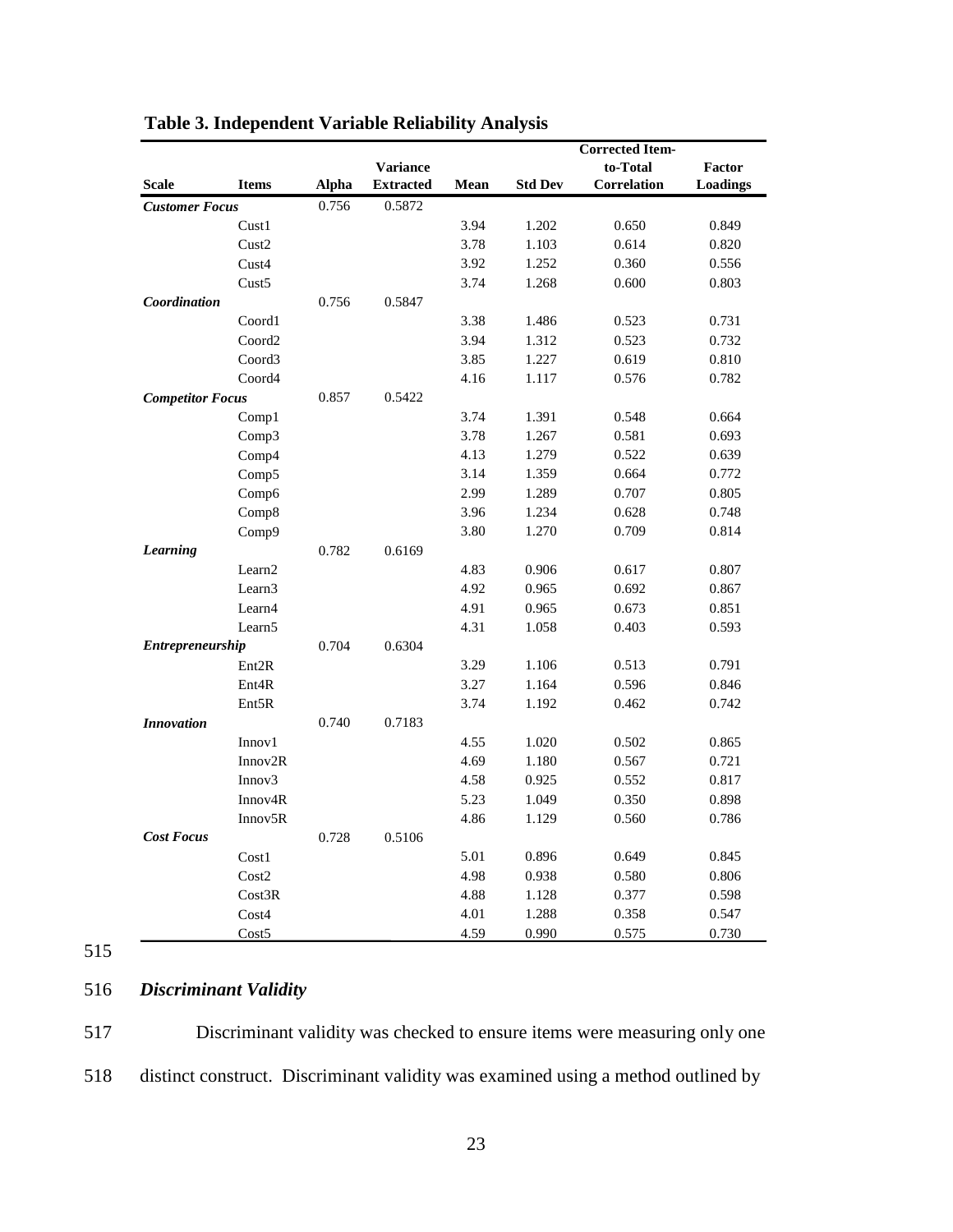519 Fornell and Larcker (1981). They argue discriminant validity is present when the 520 variance extracted of the scale is greater than the square of the correlation between 521 constructs (Table 4). Together, the results offered in Tables 1-4 demonstrate that each 522 construct is measuring only one concept as it relates to value disciplines and the factors 523 which may contribute to how clearly a firm expresses their value discipline.

524

|                 | <b>CUST_FOC</b> | COMP FOC | <b>COORD</b> | <b>LEARN</b> | <b>ENTRE</b> | <b>INNOV</b> | <b>COST</b> |
|-----------------|-----------------|----------|--------------|--------------|--------------|--------------|-------------|
| <b>CUST FOC</b> | 0.5872          |          |              |              |              |              |             |
| COMP FOC        | $.550**$        | 0.5422   |              |              |              |              |             |
| <b>COORD</b>    | $.571**$        | $.608**$ | 0.5847       |              |              |              |             |
| <b>LEARN</b>    | $.268**$        | $.236**$ | $.334**$     | 0.6169       |              |              |             |
| <b>ENTRE</b>    | $.150**$        | $.132*$  | $.192**$     | $.197**$     | 0.6304       |              |             |
| <b>INNOV</b>    | $.244**$        | $.151**$ | $.252**$     | $.479**$     | $.349**$     | 0.7183       |             |
| <b>COST</b>     | $.257**$        | $.239**$ | $.273**$     | $.475**$     | $.163**$     | $.531**$     | 0.5106      |

a. Diagonals show variance extracted. Numbers under the diagonal reflect the 2-tailed Pearson correlation. b. \*\* represents significance at 0.01 level. \* represents significance at 0.05 level.

526 527

528 **Results** 

529

#### 530 *Empirical Model*

531 Following validity checks, a ternary plot (Figure 2) was created using an Excel 532 program (Graham and Midgley, 2000) to show the strategy choice of Illinois producers. 533 Ternary plots are commonly used when analyzing the components of a 3-item mixture 534 when the sum of the components must equal 1. To obtain the coordinates for the ternary 535 plot, the averages across value disciplines were used (e.g., the average customer intimacy 536 score for quality, pricing, and relationship building was used to obtain the customer 537 intimacy coordinate). Value discipline clarity was calculated as the minimum distance 538 from the coordinate to a boundary of the value triangle employing a half-taxi metric 539 (Miller, 2002).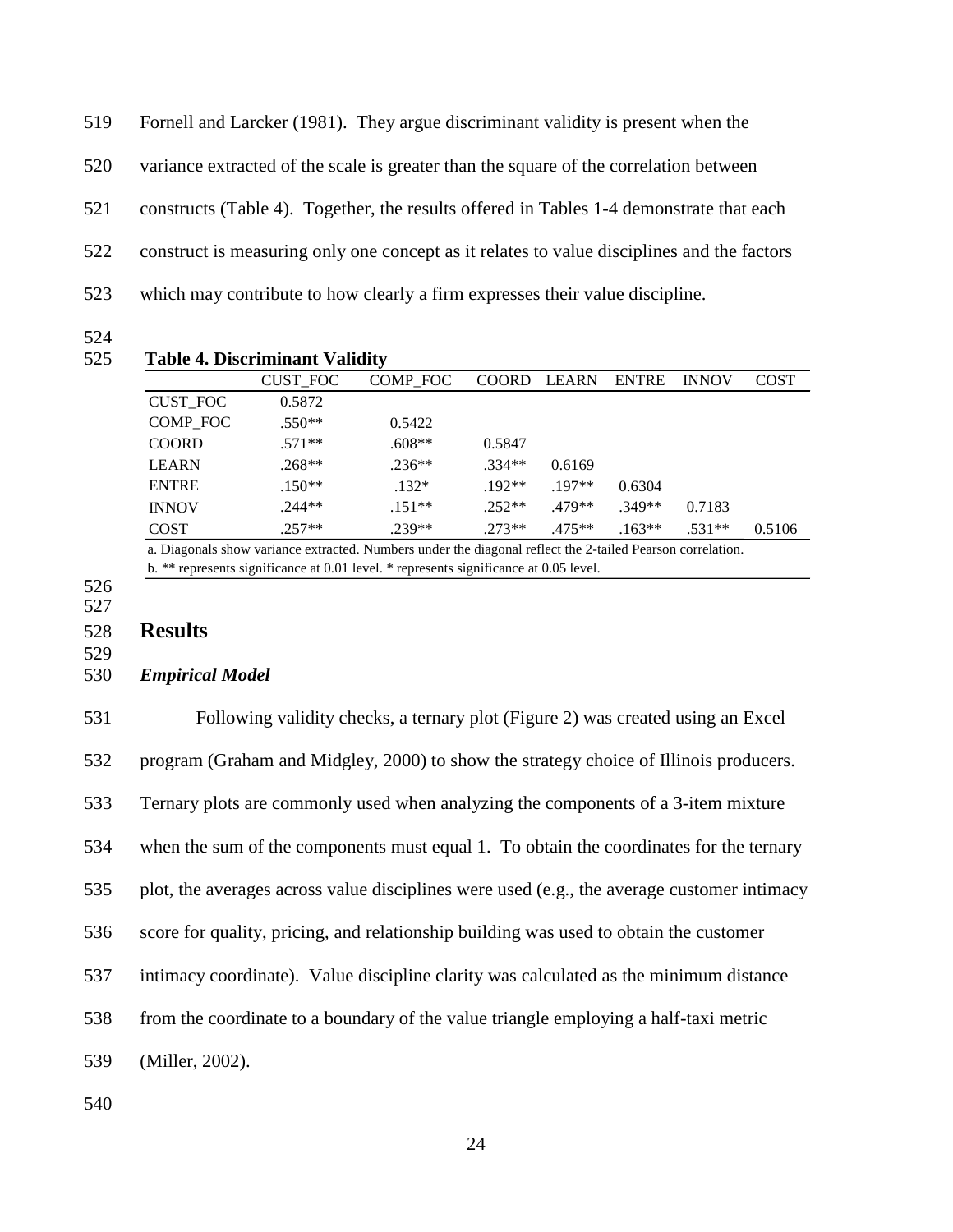

542 543

544 The sum of retained items for each measurement scale was used to comprise the 545 independent variables. Scales were centered by subtracting the mean from each item. 546 This was done to prevent multicollinearity when both the individual scale and the square 547 of the scale were used. It was hypothesized that the firm's clarity on their chosen value 548 discipline would be a function of their market orientation (MKTOR), the square of their 549 level of market orientation (SQRMKTOR), their innovativeness (INNOV), their focus on 550 learning (LEARN), their level of entrepreneurship (ENTRE), as well as their cost focus 551 (COST). Experience as measured by years involved in producing beef and a dummy 552 variable where  $0 = no$  college degree and  $1 =$  college degree were also included as 553 control variables.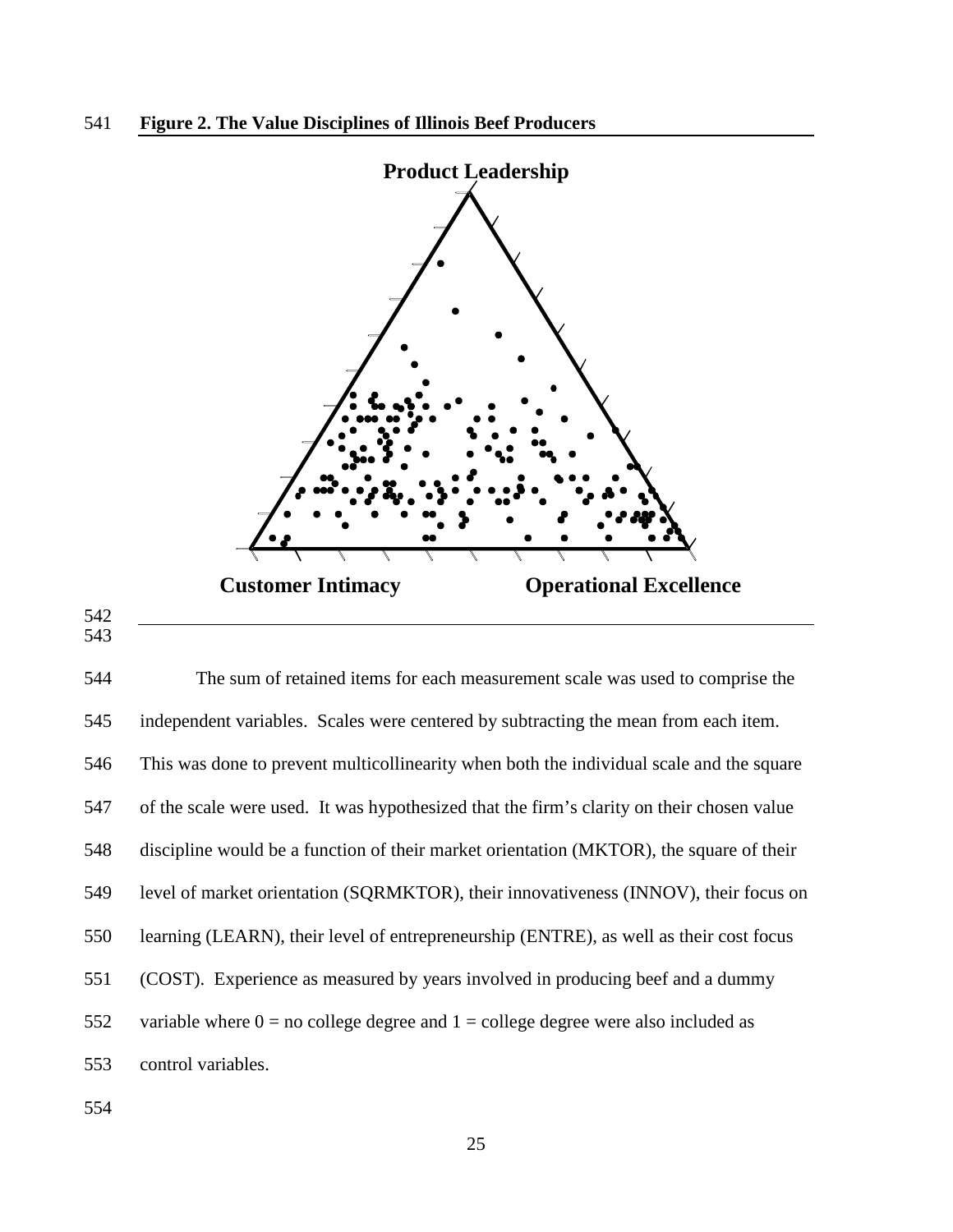#### 555 *Empirical Results*

556 An ordinary least squares (OLS) regression analysis was applied to test the stated 557 hypotheses. Similar to the sample for reliability analysis, the OLS regression utilized a 558 sample of 344 Illinois beef producers. While the sample includes producers within the 559 cow-calf and feedlot segments, as well as alliance and non-alliance production practices, 560 a pooled sample was initially tested. The results are presented in Table 5.

561 Six of the eight independent variables have significant coefficients, with four of 562 the six significant at the 0.05 level. Neither education nor the level of entrepreneurship 563 had any discernable effect on value discipline clarity, or lack thereof, as shown by the 564 insignificance of the coefficient. The insignificance of these variables could be caused by 565 many factors. As this sample covers only one year firms could be in various stages of an 566 entrepreneurial shift in value discipline, clouding the ability to ascertain the effect of 567 entrepreneurship on clarity.

568

#### 569 **Table 5. The Effect of Market Orientation on Value Discipline Clarity**

|                             | <b>MKTOR</b> | <b>SORMKTOR</b> | <b>LEARN</b> | <b>ENTRE</b> | <b>INNOV</b> | <b>COST</b>              | Experience |          | College Constant |
|-----------------------------|--------------|-----------------|--------------|--------------|--------------|--------------------------|------------|----------|------------------|
| Expected Sign               | ۰            | $\blacksquare$  |              | -            | ۰            | $\overline{\phantom{0}}$ | ۳          |          |                  |
| Unstandardized              | $0.190***$   | $-0.006$ **     | $-0.378*$    | 0.219        | $-0.363**$   | $0.361**$                | $0.055*$   | $-1.007$ | $15.05***$       |
| Coefficients                | (.044)       | (.002)          | (.201)       | (.197)       | (.173)       | (.172)                   | (.030)     | (1.036)  | (1.661)          |
| Standardized<br>Coefficents | .241         | $-142$          | $-119$       | .062         | $-.140$      | .137                     | .097       | $-.052$  |                  |
| t-statistic                 | 4.305        | $-2.704$        | $-1.882$     | 1.111        | $-2.102$     | 2.098                    | 1.851      | $-972$   | 9.060            |
| Significance                | .000         | .007            | .061         | .267         | .036         | .037                     | .065       | .332     | .000             |

<sup>571</sup> 

572 The effect of a market orientation on value discipline clarity is opposite of the 573 proposed hypothesis. The positive sign indicates that as firms' increase their market 574 orientation, their focus on a single value discipline lessens. Again, this could be caused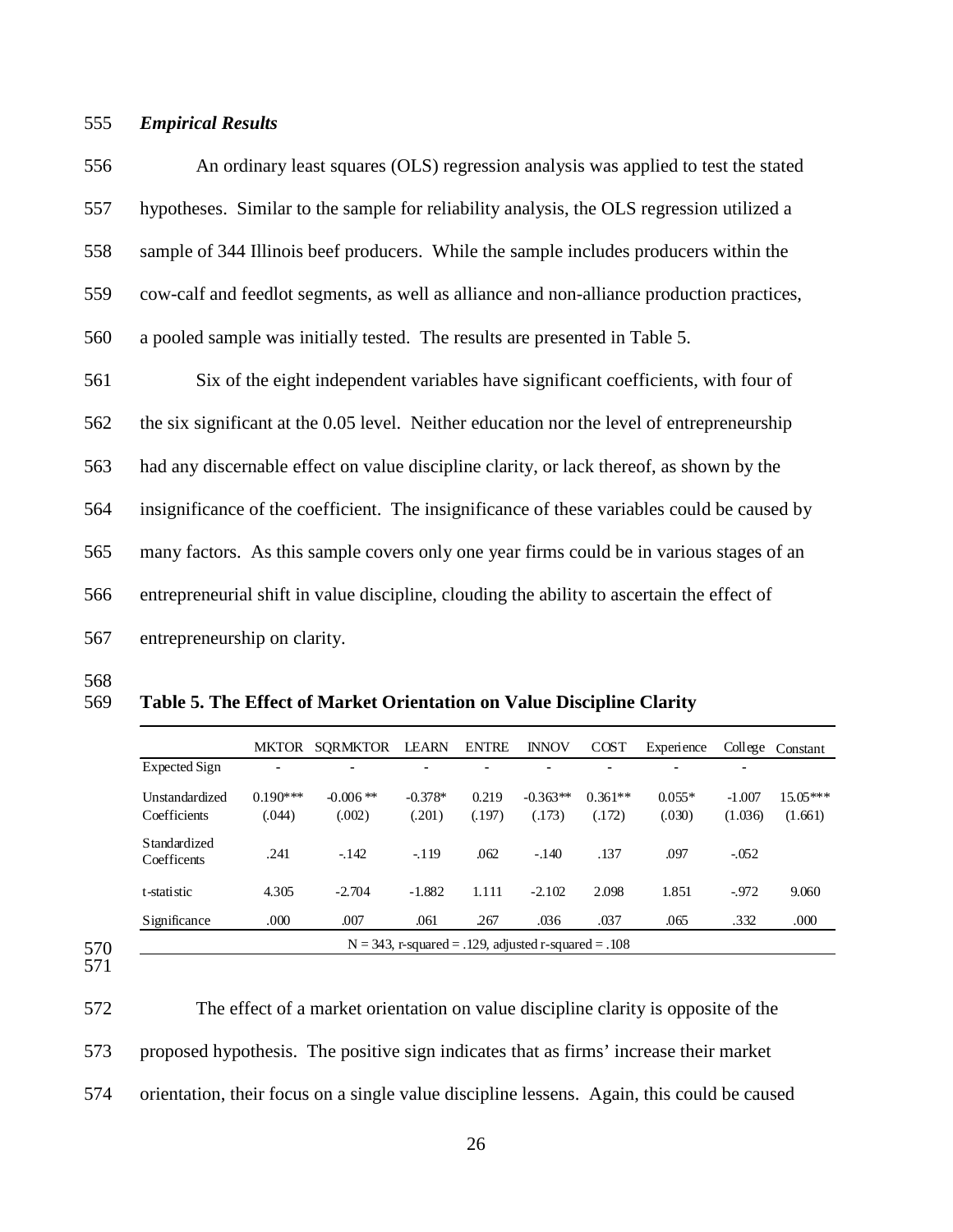575 by having only one year of data. A plausible explanation could be that firms who have 576 just begun to develop their market orientation have shifted their focus, possibly to an 577 entirely different value discipline. The square of market orientation, however, has a 578 negative coefficient, as hypothesized. Here, highly market oriented firms are able to 579 increase their focus on a specific value discipline.

580 Firms with a learning orientation were also shown to express clarity on their value 581 discipline as shown by the negative coefficient. This fits with the statement by Slater and 582 Narver (1995) who challenged that a firm's only true source of competitive advantage is 583 their ability to learn faster than their competitors. Conversely, experience seemed to 584 make unclear the specific value discipline of the firm. This is contrary to the stated 585 hypothesis but may provide preliminary evidence to demonstrate the adverse effects of 586 social embeddedness within changing markets.

587 The negative coefficient on firm innovation confirms hypothesis 2. The results 588 indicate innovative firms are able to modify routines and practices in order provide 589 products which more closely fit into the buyer's value chain. Innovation does not have to 590 be technological, however, as can be seen through the positive coefficient on the cost 591 focus variable. Similar to the experience results, a cost focus has long been the dominant 592 strategy in agriculture. Firms who are focused solely on cost efficiency may, as Day 593 (1999) argues become oblivious to the market and lose sight of their product's ability to 594 maintain industry standards, thereby decreasing the value the buyer places on this 595 product.

596

597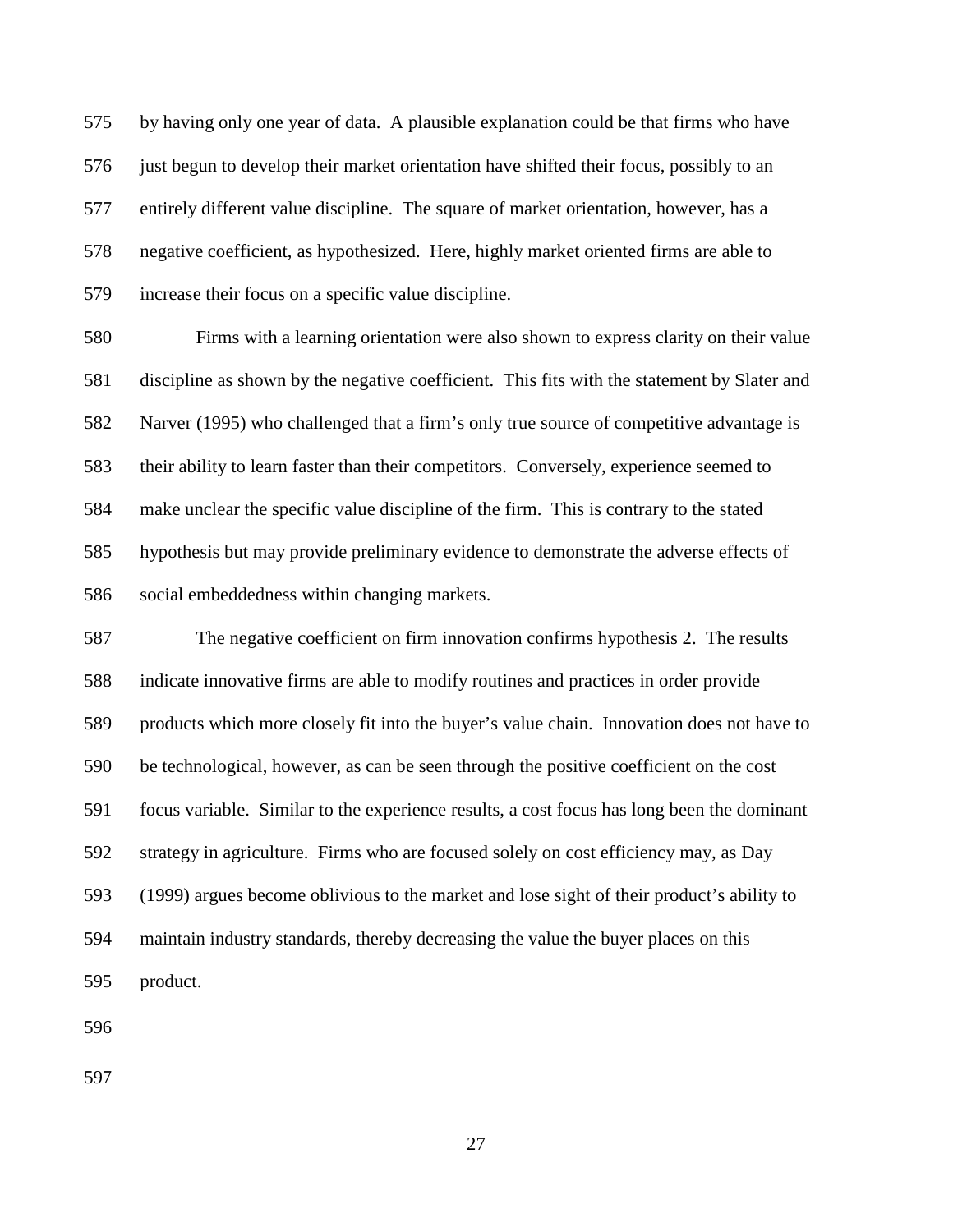### 598 **Discussion**

599 The objectives of this study were to develop a value discipline scale and to 600 determine if market oriented firms were more explicit in how they provided value to 601 customers. Findings were mixed, leading to a need for careful discussion as to the 602 importance of a market orientation in determining value discipline clarity. Results 603 indicate moderately market oriented firms are not explicit in their self assessment of how 604 they provided value to downstream partners or customers. In fact value discipline clarity 605 decreased, as interpreted by the positive coefficient, as market orientation increased. 606 This result contradicts our hypothesis as well as that of Narver *et al* (1998). An 607 important consideration is that our measure of market orientation measures only the 608 quantity, *not the quality*, of the market oriented behaviors of the firm (Day 1994b). 609 Furthermore, as this is the first attempt to measure the market orientation-value discipline 610 relationship, additional research is warranted. 611 The square of market orientation was found to influence value discipline clarity. 612 As market orientation was measured using a centered scale, careful interpretation is 613 needed. High squared market orientation values are associated with firms with extreme 614 levels of market orientation. In this case, producers with both extremely high and 615 extremely low levels of market orientation were shown to clearly express their choice of 616 value discipline. A possible explanation may be that firms with extremely low levels of 617 market orientation may operate within the operational excellence value discipline, and 618 through social embeddedness, focus solely on producing a low-cost product. Almost by 619 default, they express clarity on their value discipline as they feel controlling costs is their 620 only means of increasing profit.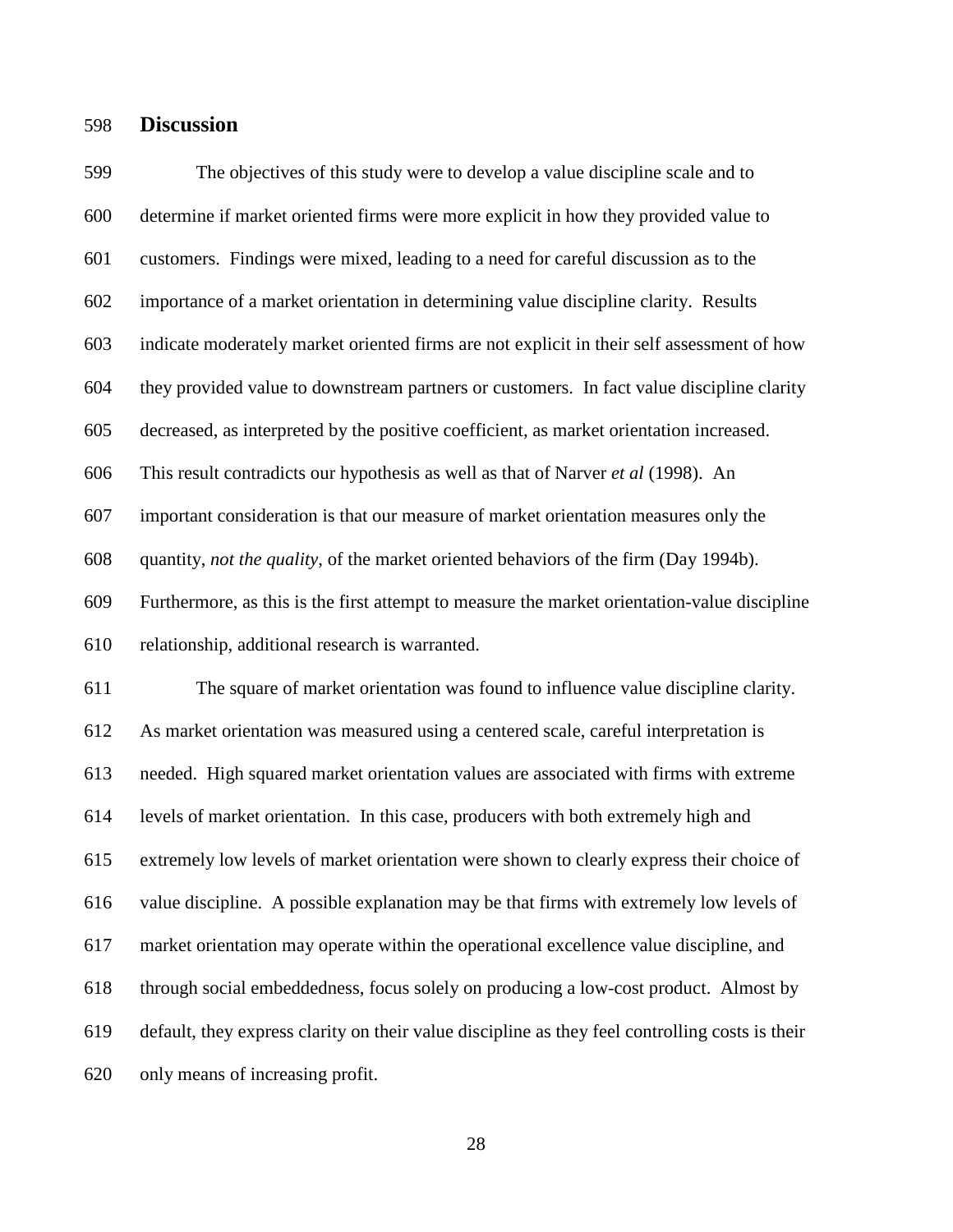| 621 | In combination, these results seem to be consistent with the U-shaped relationship           |
|-----|----------------------------------------------------------------------------------------------|
| 622 | between market orientation and performance found by Narver and Slater (1990) as well         |
| 623 | as the market orientation-new product success results from Atuahene-Gima et al (2005).       |
| 624 | In these studies, researchers observed initially that an increased market orientation led to |
| 625 | decreasing performance up to some point. Only after a firm achieved a high level of          |
| 626 | market orientation did increased performance or launch success result. The relationship      |
| 627 | between market orientation and value discipline clarity may be explained similarly           |
| 628 | $(Figure 3)$ .                                                                               |

629 **Figure 3. Market Orientation and Value Discipline Clarity** 



632 Narver and Slater (1990) argue highly market oriented firms should focus on

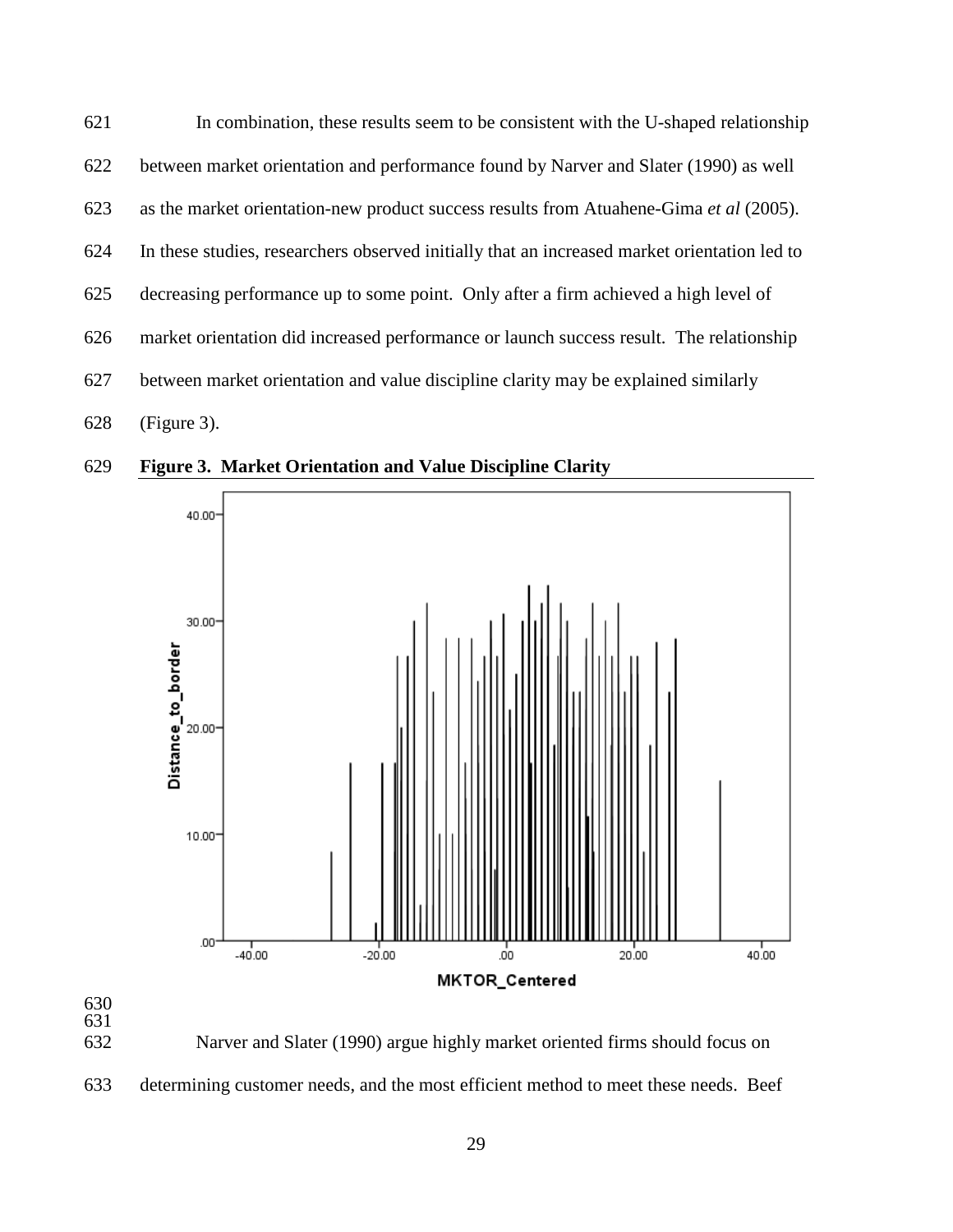634 producers with extremely high levels of market orientation may be displaying the 635 characteristics presented by Narver *et al* (1998) such as value discipline clarity, market 636 leading as opposed to following, and seeing themselves as service providers. By 637 focusing on current and future customer needs, highly market oriented firms may be able 638 to effectively remove themselves from the 'commodity' market even while participating 639 in it. Through a market orientation, they are able to alter their specific product offering to 640 provide attributes which are a source of value for downstream partners as well as final 641 customers.

#### 642 *Managerial implications*

643 Slater (1997) said "…superior performance accrues to firms that have a customer 644 value-based organizational culture (i.e., a market orientation), complemented by being 645 skilled at learning about customers and their changing needs and at managing the 646 innovation process, and that organize themselves around customer value delivery 647 processes" (pg. 164). Firm profit is therefore a function of market knowledge, customer 648 awareness, and the innovation needed to capitalize on this knowledge, which has been 649 shown in empirical studies (see Narver and Slater, 1990; Baker and Sinkula, 1999; Farrell 650 and Oczkowski, 2002). Firms with improved information sources may find opportunities 651 to leverage superior information into improved market knowledge which eventually may 652 become a source of sustainable competitive advantage.

653 Earlier research examining the market orientation-performance link focused on 654 the broad definition of 'value' without specifically answering 'how' the firm created 655 value for the customer. This paper presents opportunities to begin answering the question 656 of 'how' a firm might provide superior value and thus achieve superior performance.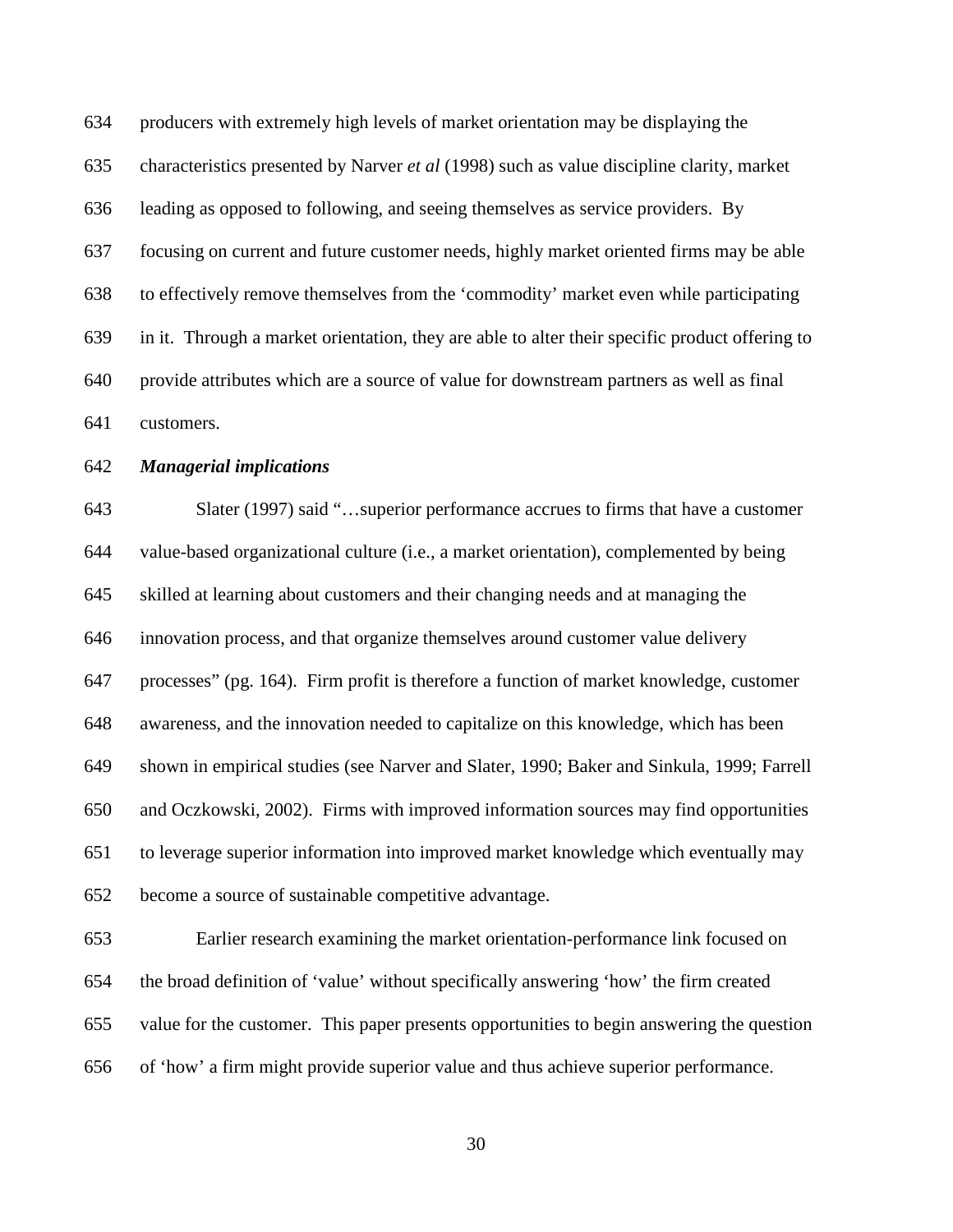657 Without awareness of the 'how' of value creation, the strategy of creating value is at risk 658 of becoming a generic strategy similar to Porter's (1985) differentiation and low-cost 659 strategies. Specifically, the firm needs to focus on how value is created, not an abstract 660 concept of value. Through improved awareness of the specific of value discipline vis-à-661 vis rival firms, highly market oriented and innovative firms will be able to determine the 662 appropriate strategic response.

663 Results point to opportunities for highly market oriented and innovative firms. 664 Given superior knowledge of how value is provided vis-à-vis rival firms, highly market 665 oriented firms may be able to focus on improving the means of value provision by 666 increasing core competencies. Further, highly market oriented firms may be able to not 667 only map how they fit into the value triangle, but how their close competitors fit as well. 668 Competitor mapping may be invaluable if the firm is considering an investment in 669 resources which could be leveraged in the creation of further value.

670 These results also provide opportunities for underperforming firms which find 671 themselves in the middle of the value triangle. With improved information,

672 underperforming firms can determine the proper method for competing in the chosen

673 market based on their current capabilities. This may entail further investment in, or

674 refinement of, their core competencies and the degree that these match the chosen

675 strategy. Strategy refinement may allow the firm to remain on (or move toward) the

676 vanguard of value provision within a specific value discipline. Conversely, increased

677 awareness may signal an opportunity for improved performance through a shift to a less

678 competitive landscape (Kim and Mauborgne, 2005).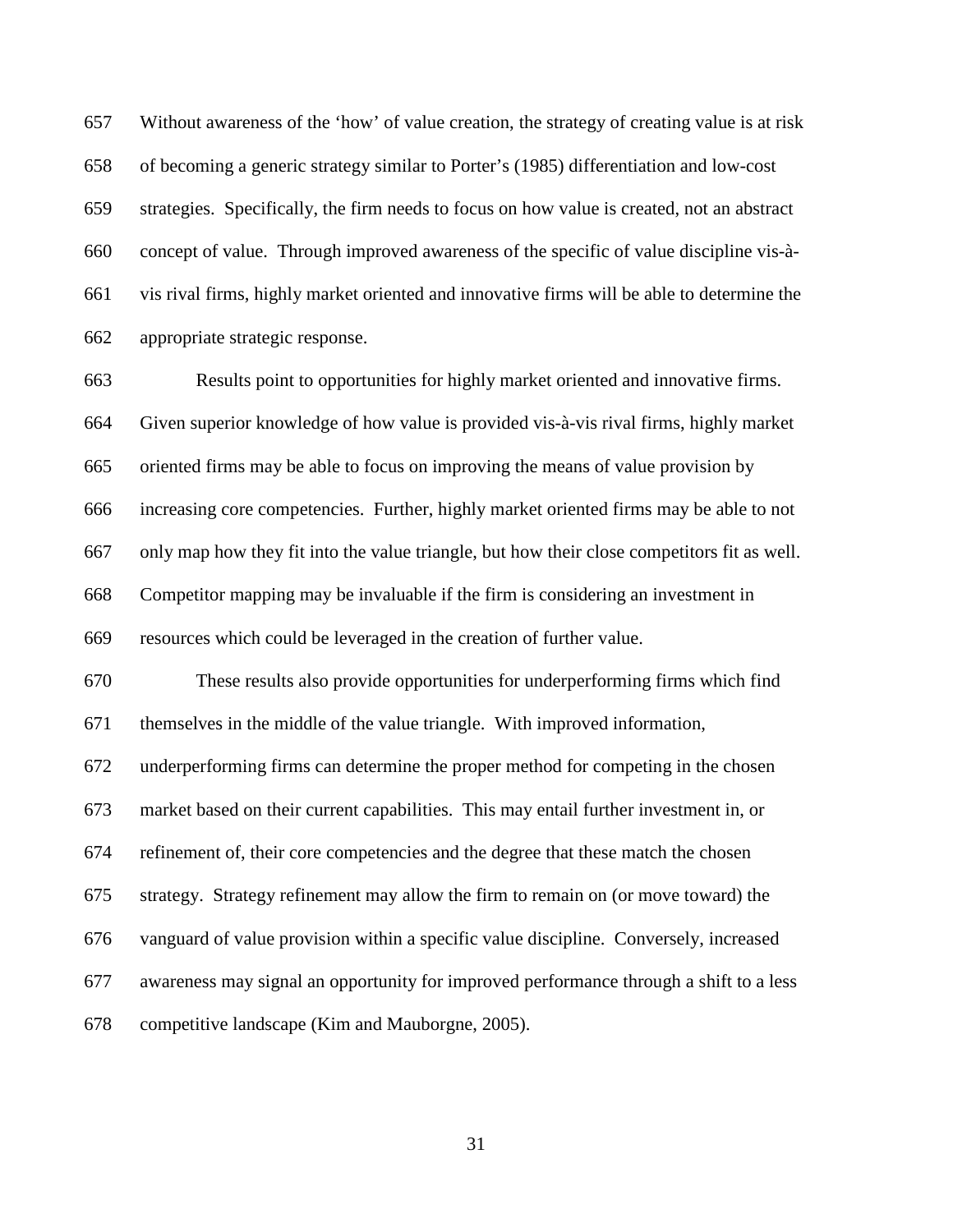679 Within the beef industry specifically, and agriculture in general, awareness of 680 one's own value discipline as well as the value discipline of close competitors may be 681 important as more and more alliances are formed in search of improved performance. 682 For independent producers, awareness of their value provision may allow them to select 683 the appropriate value chain based on shared values. Value discipline awareness may also 684 have strategic benefits for new entrants. Depending on the characteristics of the market, 685 new entrants may choose to compete by providing products which are not in direct 686 competition (in a value discipline sense) with those of already established firms. Rather 687 than competing directly on innovation capability, for instance, new entrants may see 688 better opportunities through the provision of more direct relationships via a customer 689 intimacy framework.

#### 690 *Theoretical Implications*

691 Value discipline clarity, therefore, may be a moderating factor in the ability to 692 transform a market orientation into firm performance. Firms with increased clarity may 693 be better able to generate information relating to new sources of value for consumers. 694 This information may lead to the more rapid development of new offerings which deliver 695 attributes which more closely meet the latent and expressed needs of the market. 696 Furthermore, a high market orientation combined with elevated levels of 697 entrepreneurship and innovation may enable the firm to migrate from a highly 698 competitive position (i.e. commodity beef) to a niche where market size and customer 699 relationships, once established, provide significant barriers to entry. 700 While the performance benefits of becoming more market oriented are well 701 established even in commodity markets (see Micheels and Gow, 2008), there may be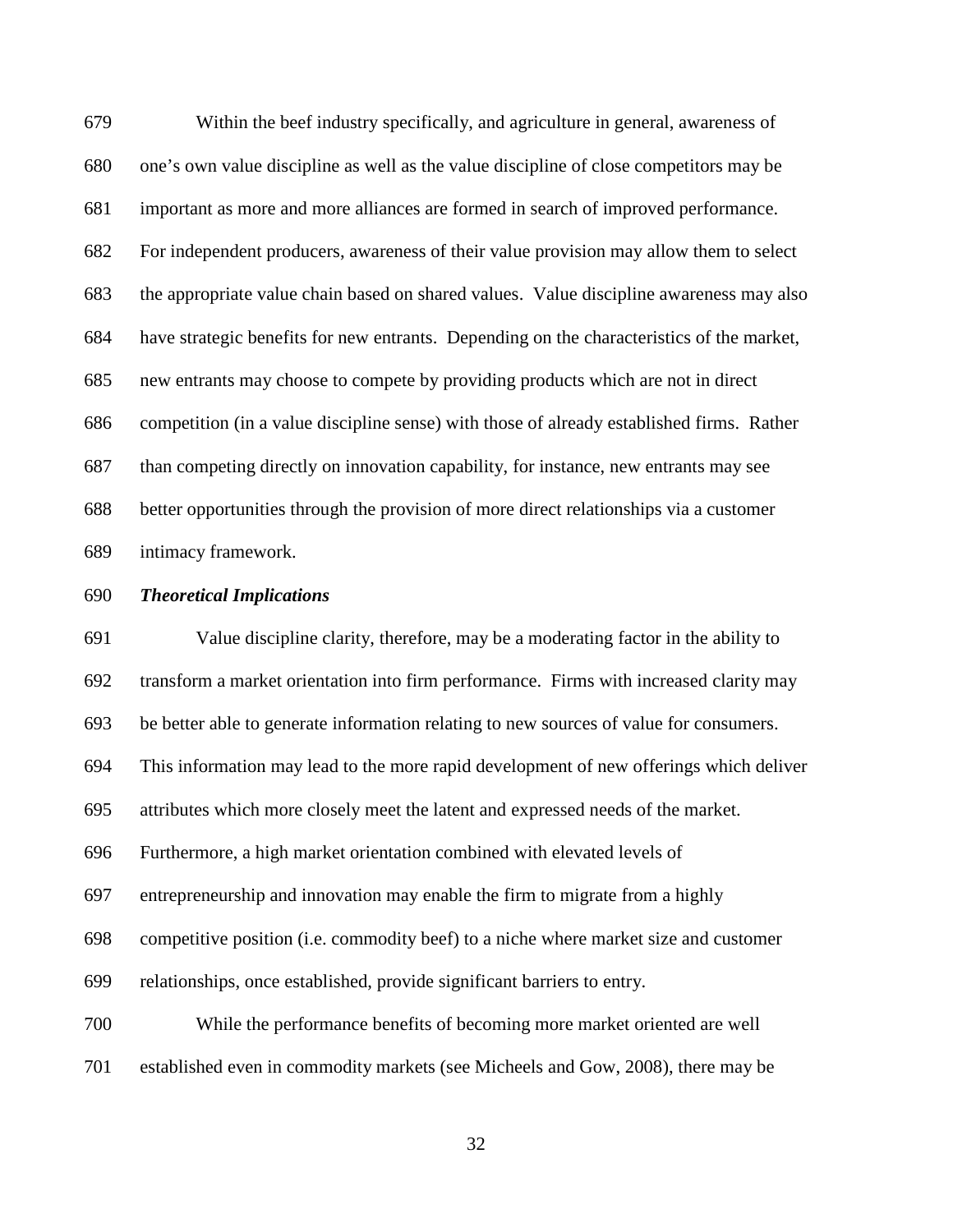702 other benefits as well. If market oriented firms are able to move to a less competitive 703 market, or closer to the border of the value triangle in highly competitive markets, they 704 may benefit from occupying a more 'defendable' position relative to rival firms. Firms 705 along the border of the value triangle may be what Kohli *et al* (2000) describe as *market-*706 *driving*, whereas market oriented firms not on the border of the value may be *market-*707 *driven*. Market driving firms are characterized by their ability to anticipate changes in 708 the market ahead of their competitors or simply creating market changes themselves. 709 Market driven firms, however, are more reactive in nature and are thus not able to 710 achieve any first-mover advantages which may accrue to their market driving 711 counterparts. This perceived disadvantage may be potentially offset by second-mover 712 advantages such as lower search and implementation costs.

### 713 *Limitations and Future Research*

714 This study, while being the first to test the relationship between market 715 orientation and value discipline clarity, has some limitations. First, the sample includes 716 only one year of data on market orientation and value disciplines for Illinois beef 717 producers. As the creation of a market orientation and the choice of value discipline is a 718 dynamic process, a longitudinal study may elucidate the relationship between market 719 orientation and the choice of value discipline. Internal consistency and reliability of the 720 value discipline scale exceeded the thresholds for exploratory research, but further 721 refinement of the scale is warranted. Purification of the value discipline scales, as well as 722 the inclusion of other components of the producer value proposition would be worthwhile 723 endeavors for future research.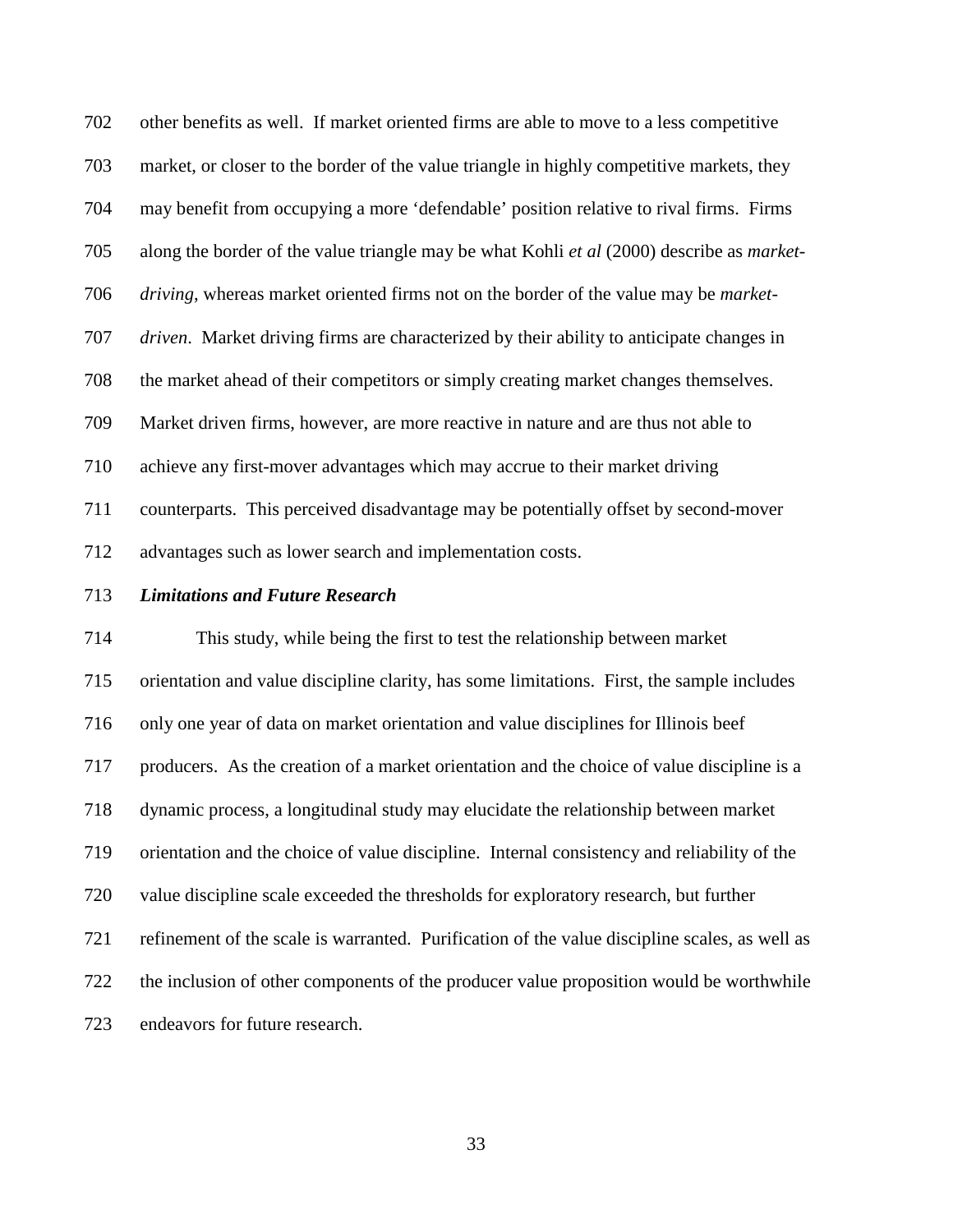724 This preliminary research contributed to the market orientation literature as well 725 as the agricultural economics literature by developing a scale to quantify a firm's choice 726 of value discipline. Future research may examine differences in relative importance of 727 innovation, entrepreneurship and market orientation across value disciplines, as well as 728 determining whether there are differences in performance across value disciplines. These 729 potential research agendas have broad policy and managerial implications as agriculture 730 moves forward in an ever-changing customer-driven marketplace.

731 **Conclusions** 

732

733 The objectives of this study were 1) to develop a measure to quantify value 734 discipline choice and clarity, and 2) to determine if a market orientation increased value 735 discipline clarity. A scale to measure a firm's choice of value discipline was developed 736 and tested using a sample of 343 Illinois beef producers. Results indicate highly market 737 oriented firms are clearer in their means of value provision. Firms which can clearly 738 define how they provide value may be more precise in their development of the specific 739 capabilities needed to provide continuous superior value for customers.

740 Results show that highly market oriented beef producers express clarity on their 741 value discipline, partially confirming the hypothesis of Narver *et al* (1998). In doing so, 742 a new scale was developed to measure the firm's choice of value discipline. This scale 743 was constructed in a manner similar to Miles and Snow's (1987) strategy typologies. 744 Following the development of their scale, much research was done on the differences 745 between *analyzers, prospectors, reactors,* and *defenders*. Research examining the 746 cultural differences and performance outcomes of firms within the different value 747 disciplines could provide fruitful opportunities for other scholars.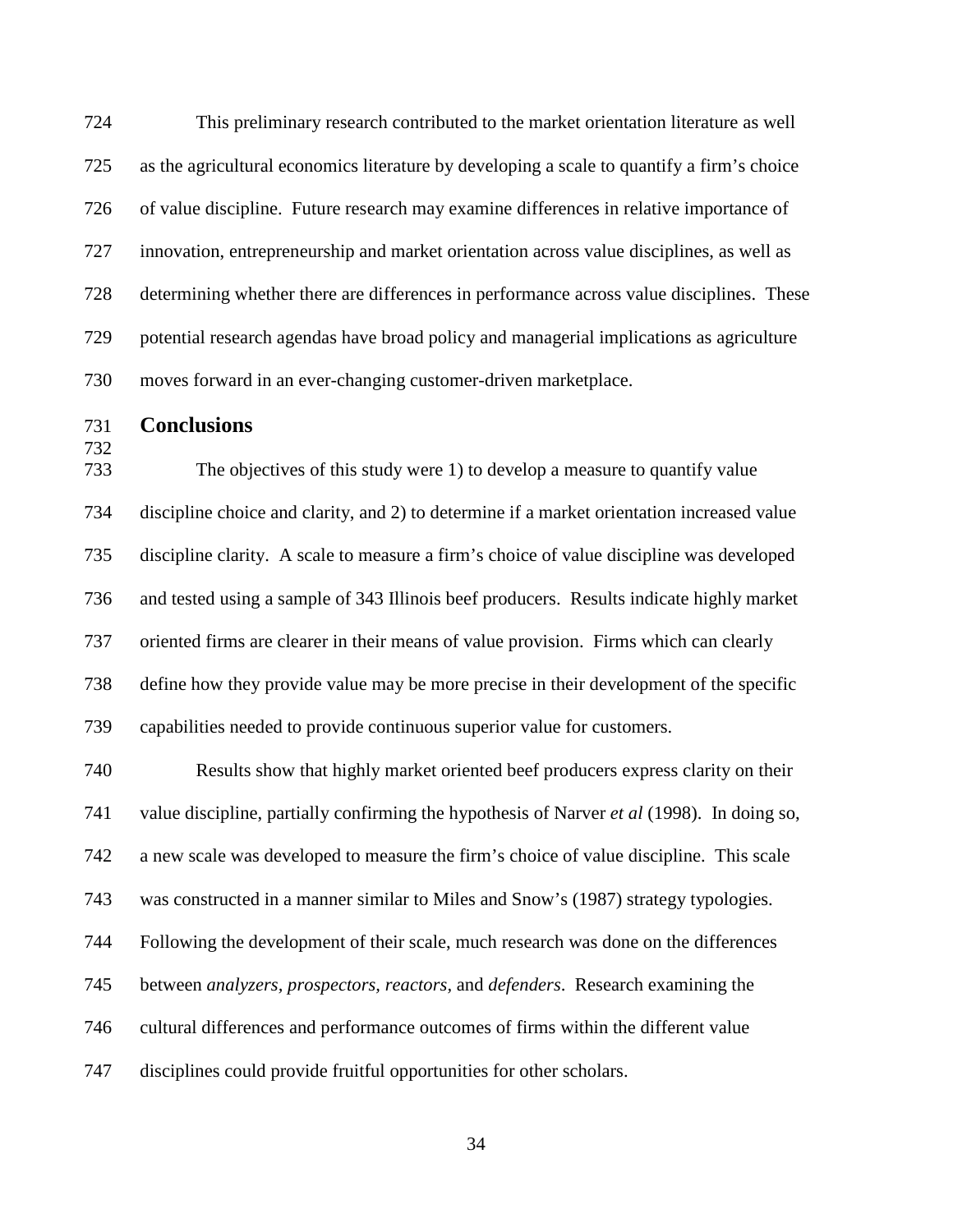| 748                      | As a growing number of firms eschew the commodity market in favor of a more                                                                                                                                                      |  |  |  |  |  |
|--------------------------|----------------------------------------------------------------------------------------------------------------------------------------------------------------------------------------------------------------------------------|--|--|--|--|--|
| 749                      | differentiated approach, it will become increasingly important to know exactly how to                                                                                                                                            |  |  |  |  |  |
| 750                      | provide the most value relative to the competition. The search for value within these                                                                                                                                            |  |  |  |  |  |
| 751                      | highly competitive markets may lead to dramatically different methods of sustaining                                                                                                                                              |  |  |  |  |  |
| 752                      | superior value creation. The choice of appropriate methods and the requisite core                                                                                                                                                |  |  |  |  |  |
| 753                      | competencies will depend on the specific value discipline of the firm. As channels of                                                                                                                                            |  |  |  |  |  |
| 754                      | communication evolve within once adversarial value-chains, market oriented firms will                                                                                                                                            |  |  |  |  |  |
| 755                      | be better positioned to create a valuable product based on specific relationships, product                                                                                                                                       |  |  |  |  |  |
| 756                      | innovations, or low cost of acquisition and ownership.                                                                                                                                                                           |  |  |  |  |  |
| 757<br>758               | <b>References</b>                                                                                                                                                                                                                |  |  |  |  |  |
| 759<br>760               | Alvarez, S.A. and L.W. Busenitz. 2001. The Entrepreneurship of Resource-Based<br>Theory. Journal of Management. 27 (1): 755-775.                                                                                                 |  |  |  |  |  |
| 761<br>762<br>763        | Anderson, J.C. and J.A. Narus. 1998. Business Marketing: Understand What Customers<br>Value. Harvard Business Review.76 (6): 53-65.                                                                                              |  |  |  |  |  |
| 764<br>765<br>766        | Anderson, J.C., J.A. Narus, and W. van Rossum. 2006. Customer Value Propositions in<br>Business Markets. Harvard Business Review. 84 (3): 90-99.                                                                                 |  |  |  |  |  |
| 767<br>768<br>769<br>770 | Armstrong, J.S and T.S. Overton. 1977. Estimating Nonresponse Bias in Mail Surveys.<br>Journal of Marketing Science. 16 (3): 369-402.                                                                                            |  |  |  |  |  |
| 771<br>772<br>773<br>774 | Atuahene-Gima, K., S.F. Slater, and E.M. Olson. 2005. The Contingent Value of<br>Responsive and Proactive Market Orientations for New Product Program<br>Performance. Journal of Product Innovation Management. 22 (6): 464-482. |  |  |  |  |  |
| 775<br>776<br>777<br>778 | Baker, W.E. and J.M. Sinkula. 1999. Learning Orientation, Market Orientation and<br>Innovation: Integrating and Extending Models of Organizational Performance.<br>Journal of Market Focused Management. 4 (4): 295-308.         |  |  |  |  |  |
| 779<br>780               | Bollen, K.A. 1989. Structural Equations with Latent Variables. New York, NY: John<br>Wiley and Sons.                                                                                                                             |  |  |  |  |  |
| 781<br>782<br>783        | Campbell, D. 2006. The Natural. Rural Cooperatives. July/August. 4-9.                                                                                                                                                            |  |  |  |  |  |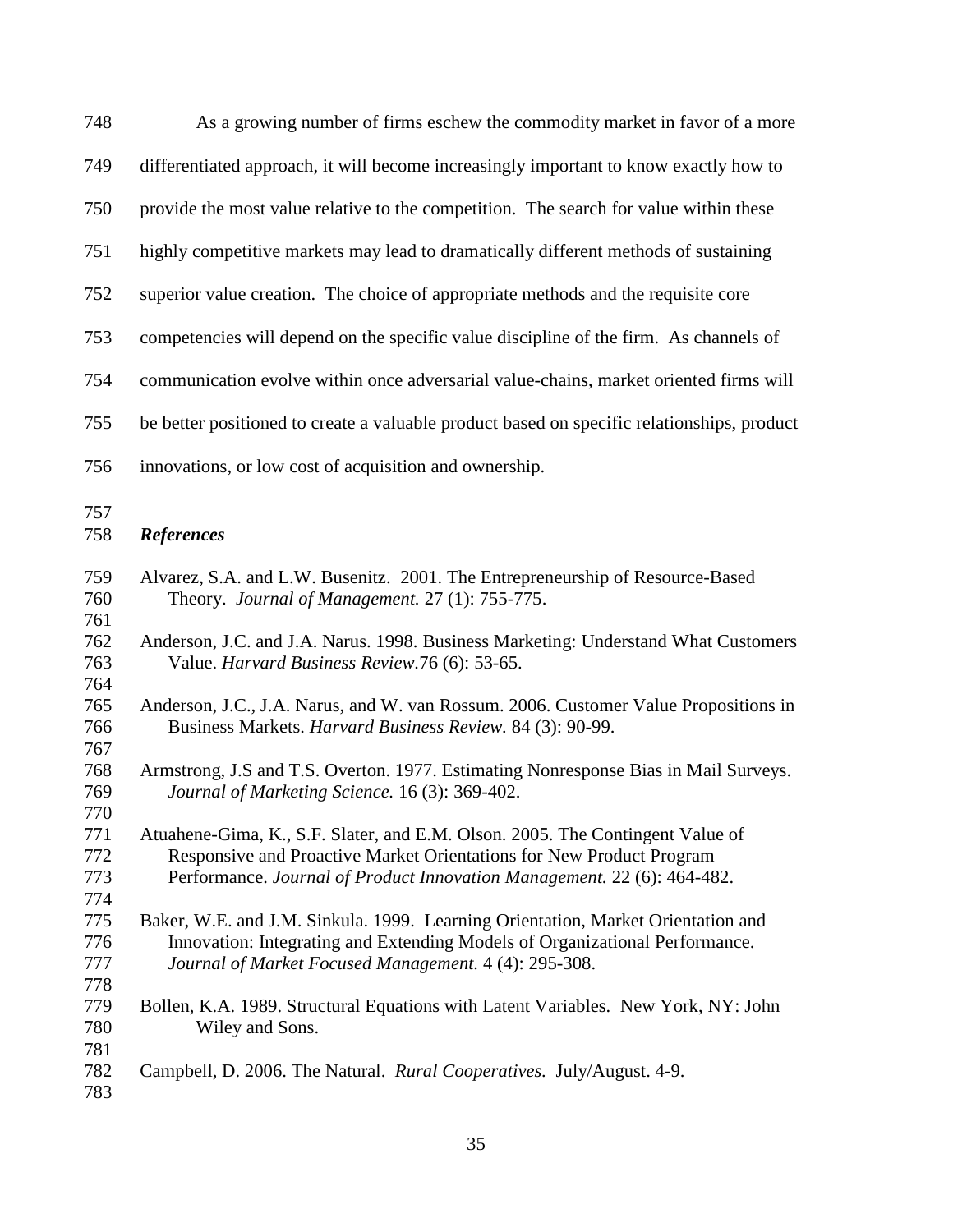| 784<br>785 | Churchill, G.A., Jr. 1979. A Paradigm for Developing Better Measures of Marketing<br>Constructs. Journal of Marketing Research. 16 (February): 64-73. |
|------------|-------------------------------------------------------------------------------------------------------------------------------------------------------|
| 786        |                                                                                                                                                       |
| 787        | Day, G. 1994a. The Capabilities of Market-Driven Organizations. J. Marketing. 58 (4):                                                                 |
| 788        | $37 - 52.$                                                                                                                                            |
| 789        |                                                                                                                                                       |
| 790        | ----------. 1994b. Continuous Learning About Markets. California Management Review.                                                                   |
| 791        | 36 (Summer): 9-31.                                                                                                                                    |
| 792        |                                                                                                                                                       |
| 793        | ----------. 1999. Misconceptions about Market Orientation. Journal of Market Focused                                                                  |
| 794        | <i>Management.</i> 4 (1): 5-16.                                                                                                                       |
| 795        |                                                                                                                                                       |
| 796        | Deshpande, R., J.U. Farley and F.E. Webster, Jr. 1993. Corporate Culture, Customer                                                                    |
| 797        | Orientation, and Innovativeness in Japanese Firms: A Quadrad Analysis. Journal of                                                                     |
| 798        | Marketing. 57 (1): 23-37.                                                                                                                             |
| 799        |                                                                                                                                                       |
| 800        | Dess, G.G. and R.B. Robinson, Jr. 1984. Measuring Organizational Performance in the                                                                   |
| 801        | Absence of Objective Measures: The Case of the Privately-Held Firm and                                                                                |
| 802        | Conglomerate Business Unit. Strategic Management Journal. 5 (3): 265-273.                                                                             |
| 803        |                                                                                                                                                       |
| 804        | Farrell, M.A. and E. Oczkowski. 2002. Are Market Orientation and Learning Orientation                                                                 |
| 805        | Necessary for Superior Organizational Performance? Journal of. Market Focused                                                                         |
| 806        | Management. 5 (1): 197-217.                                                                                                                           |
| 807        |                                                                                                                                                       |
| 808        | Fornell, C. and D.F. Larcker. 1981. Evaluating Structural Equation Models with                                                                        |
| 809        | Unobservable Variables and Measurement Error. Journal of Marketing Research.18:                                                                       |
| 810        | 39-50.                                                                                                                                                |
| 811        |                                                                                                                                                       |
| 812        | Gow, H.R., L.D. Oliver, and N.G. Gow. 2003. Value Creation in Farmer-Driven                                                                           |
| 813        | Marketing Channels: The Case of Murrellen Pork. Journal of Food Distribution                                                                          |
| 814        | Research. 34 (1): 86-91.                                                                                                                              |
| 815        |                                                                                                                                                       |
| 816        | Graham, D.J., and N.G. Midgley. 2000. Graphical Representation of Particle Shape                                                                      |
| 817        | Using Triangular Diagrams: An EXCEL Spreadsheet Method. Earth Surface.                                                                                |
| 818        | Processes and Landforms. 25 (13): 1473-1477.                                                                                                          |
| 819        |                                                                                                                                                       |
| 820        | Hamel, G. and C. Prahalad. 1991. Corporate Imagination and Expeditionary Marketing.                                                                   |
| 821        | Harvard Business Review. 69 (4): 81-92.                                                                                                               |
| 822        |                                                                                                                                                       |
| 823        | Han, J.K., N. Kim, and R.K. Srivastava. 1998. Market Orientation and Organizational                                                                   |
| 824        | Performance: Is Innovation a Missing Link? Journal of Marketing. 62 (4): 30-45.                                                                       |
| 825        |                                                                                                                                                       |
| 826        | Homburg, C. J.P. Workman, Jr. and H. Krohmer. 1999. Marketing's Influence within the                                                                  |
| 827        | Firm. Journal of Marketing. 63 (2): 1-17.                                                                                                             |
| 828        |                                                                                                                                                       |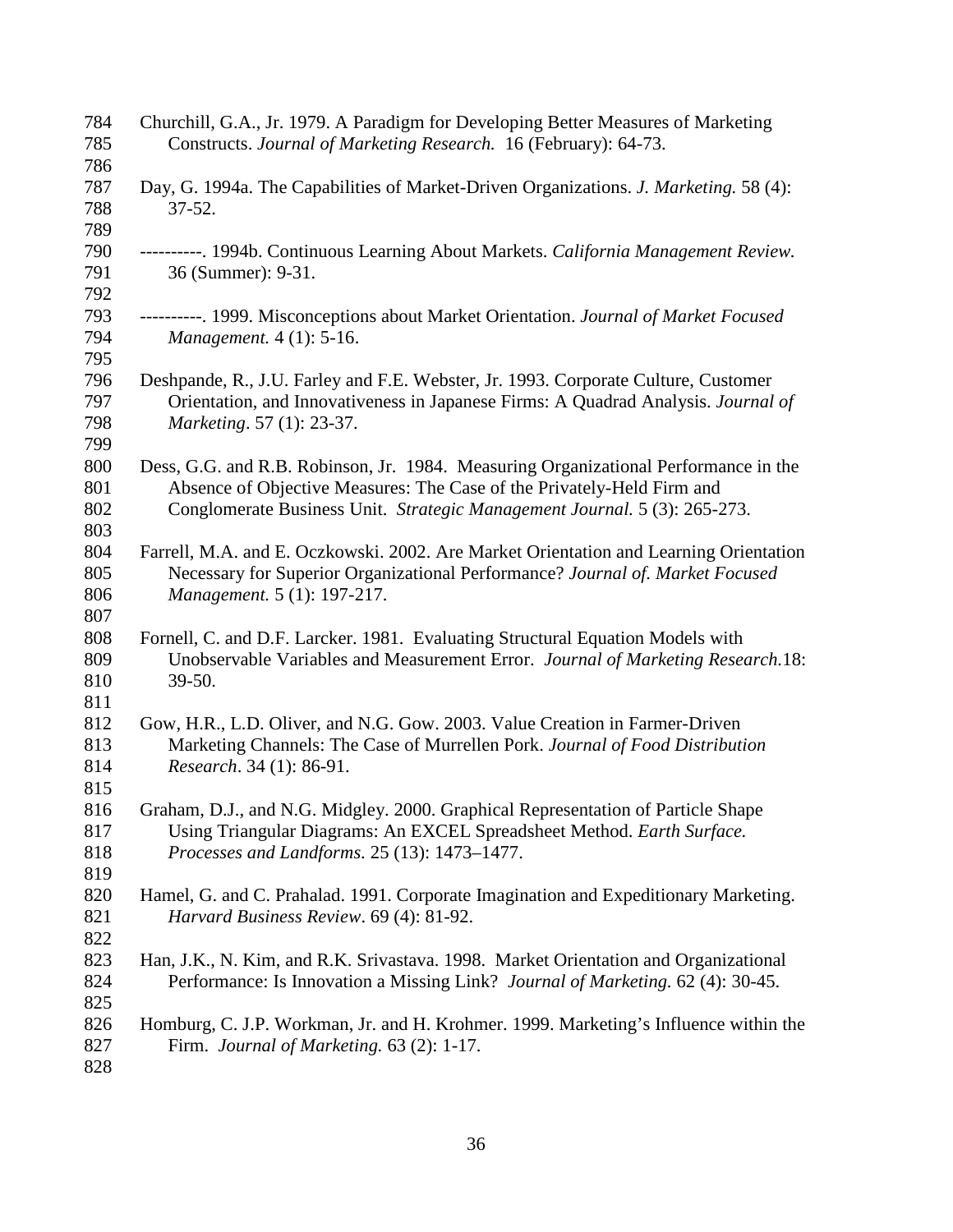| 829<br>830                      | Homburg, C., H. Krohmer, and J.P. Workman, Jr. 2004. A Strategy Implementation<br>Perspective of Market Orientation. Journal of Business Research. 57 (12): 1331-                                                                                           |
|---------------------------------|-------------------------------------------------------------------------------------------------------------------------------------------------------------------------------------------------------------------------------------------------------------|
| 831<br>832                      | 1340.                                                                                                                                                                                                                                                       |
| 833<br>834<br>835<br>836        | Hurley, R.F. and G.T.M. Hult. 1998. Innovation, Market Orientation, and Organizational<br>Learning: An Integration and Empirical Examination. <i>Journal of Marketing</i> . 62(3):<br>$42 - 54.$                                                            |
| 837<br>838                      | Ishamel, W. (2008). Matching Consumer to Rancher. Beef Magazine.<br>http://beefmagazine.com/markets/marketing/0801-matching-consumer-rancher/                                                                                                               |
| 839<br>840<br>841<br>842        | Jaworski, B.J. and A.K. Kohli. (1993). Market Orientation: Antecedents and<br>Consequences. Journal of Marketing. 57 (3): 53-70.                                                                                                                            |
| 843<br>844<br>845               | Jaworski, B.J. and A.K. Kohli, and A. Sahay. 2000. Market-Driven Versus Driving<br>Markets. Journal of the Academy of Marketing Science. 28 (1): 45-54.                                                                                                     |
| 846<br>847<br>848               | Jaworski, Bernard J., Ajay K. Kohli, and Arvind Sahay. (2000). Market-Driven Versus<br>Driving Markets. Journal of the Academy of Marketing Science. 28 (1): 45-54.                                                                                         |
| 849<br>850<br>851               | Kim, W.C., and R. Mauborgne. 2005. Blue Ocean Strategy. Boston, MA: Harvard<br><b>Business School Press.</b>                                                                                                                                                |
| 852<br>853<br>854<br>855        | Kotha, S., & Vadlamani, B. 1995. Assessing generic strategies: An empirical<br>investigation of two typologies in discrete manufacturing industries. Strategic<br>Management Journal. 16 (1): 75-83.                                                        |
| 856<br>857<br>858               | Kohli, A.K. and B.J. Jaworski. 1990. Market Orientation: The Construct, Research<br>Propositions, and Managerial Implications. Journal of Marketing. 54 (2): 1-18.                                                                                          |
| 859<br>860<br>861               | Kumar, N., L. Scheer, and P. Kotler. 2000. From Market Driven to Market Driving.<br>European Management Journal. 18 (2): 129-142.                                                                                                                           |
| 862<br>863<br>864<br>865<br>866 | Langerak, F., E.J. Hultink, and S.J. Robben. 2004. The Impact of Market Orientation,<br>Product Advantage and Launch Proficiency on New Product Performance and<br>Organizational Performance. Journal of Product Innovation Management. 21 (1): 79-<br>94. |
| 867<br>868<br>869               | Langerak, F. 2003. The Effect of Market Orientation on Positional Advantage and<br>Organizational Performance. Journal of Strategic Marketing. 11 (2): 93-115.                                                                                              |
| 870<br>871<br>872               | Leonard-Barton, D. 1992. Core Capabilities and Core Rigidities: A Paradox in Managing<br>New Product Development. Strategic Management Journal. 13 (S1): 111-125.                                                                                           |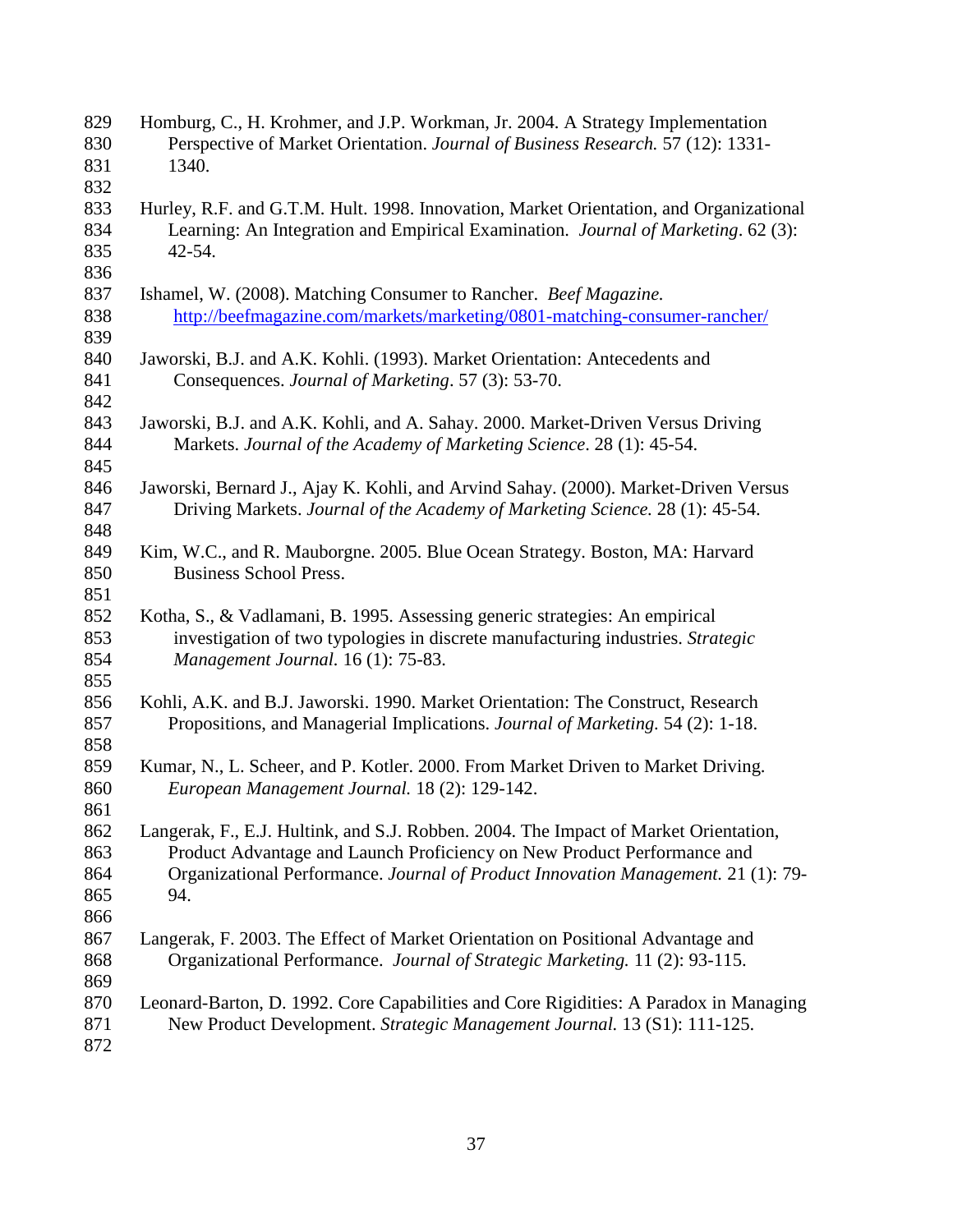| 873 | Matsuno, K., J.T. Mentzer, and A. Ozsomer. 2002. The Effects of Entrepreneurial           |
|-----|-------------------------------------------------------------------------------------------|
| 874 | Proclivity and Market Orientation on Business Performance. Journal of Marketing.          |
| 875 | 66 (2): 18-32.                                                                            |
| 876 |                                                                                           |
| 877 | Menguc, B. and S. Auh. 2006. Creating a Firm-Level Dynamic Capability through             |
| 878 | Capitalizing on Market Orientation and Innovativeness. Journal of the Academy of          |
| 879 | Marketing Science. 34 (1): 63-73.                                                         |
| 880 |                                                                                           |
| 881 | Miles R.E. and Snow C.C. 1987. Organizational Strategy, Structure, and Process. New       |
| 882 | York: McGraw-Hill.                                                                        |
| 883 |                                                                                           |
| 884 | Miller, W.E. 2002. Revisiting the Geometry of a Ternary Diagram with the Half-Taxi        |
| 885 | Metric. Mathematical Geography. 34 (3): 275-290.                                          |
| 886 |                                                                                           |
| 887 | Narver, J.C. and S.F. Slater. 1990. The Effect of a Market Orientation on Business        |
| 888 | Profitabiltiy. Journal of Marketing. 54 (4): 20-35.                                       |
| 889 |                                                                                           |
| 890 | Narver, J.C., S.F. Slater, and D.L. MacLachlan. 2004. Responsive and Proactive Market     |
| 891 | Orientation and New-Product Success. Journal of Product and Innovation                    |
| 892 | Management. 21 (5): 334-347.                                                              |
| 893 |                                                                                           |
|     |                                                                                           |
| 894 | Narver, J.C., S.F. Slater and B. Tietje. 1998. Creating a Market Orientation. Journal of  |
| 895 | Market Focused Management. 2 (1): 241-255.                                                |
| 896 |                                                                                           |
| 897 | National Cattleman's Beef Association. 2005. "Checkoff News." Accessed online on          |
| 898 | 4/04/2007.                                                                                |
| 899 | http://www.beefusa.org/NEWS2005NATIONALBEEFQUALITYAUDITASKSAN                             |
| 900 | SWERSQUESTIONSABOUTUSBEEF27177.aspx.                                                      |
| 901 |                                                                                           |
| 902 | National Meat Case Study. 2007. Available online at                                       |
| 903 | http://www.beefretail.org/uDocs/nmcs_execsum11408.pdf                                     |
| 904 |                                                                                           |
| 905 | Nelson, R.R. and S.G. Winter. 1982. An Evolutionary Theory of Economic Change.            |
| 906 | Harvard University Press, Boston, MA.                                                     |
| 907 |                                                                                           |
| 908 | Nunnally, J.C. 1978. Psychometric Theory, 2 <sup>nd</sup> Ed. New York: McGraw Hill, Inc. |
| 909 |                                                                                           |
| 910 | Pelham, A.M. 1997. Market Orientation and Performance: The Moderating Effects of          |
| 911 | Product and Customer Differentiation. Journal of Business and Industrial                  |
| 912 | Marketing. 12 (5): 276-296.                                                               |
| 913 |                                                                                           |
| 914 | Porter, M.E. 1985. Competitive Advantage. New York: Free Press.                           |
| 915 |                                                                                           |
| 916 | Ross, R.B. and R.E. Westgren. 2006. Economic Returns to Entrepreneurial Behavior.         |
| 917 | Journal of Agricultural and Applied Economics. 38 (2): 403-419.                           |
| 918 |                                                                                           |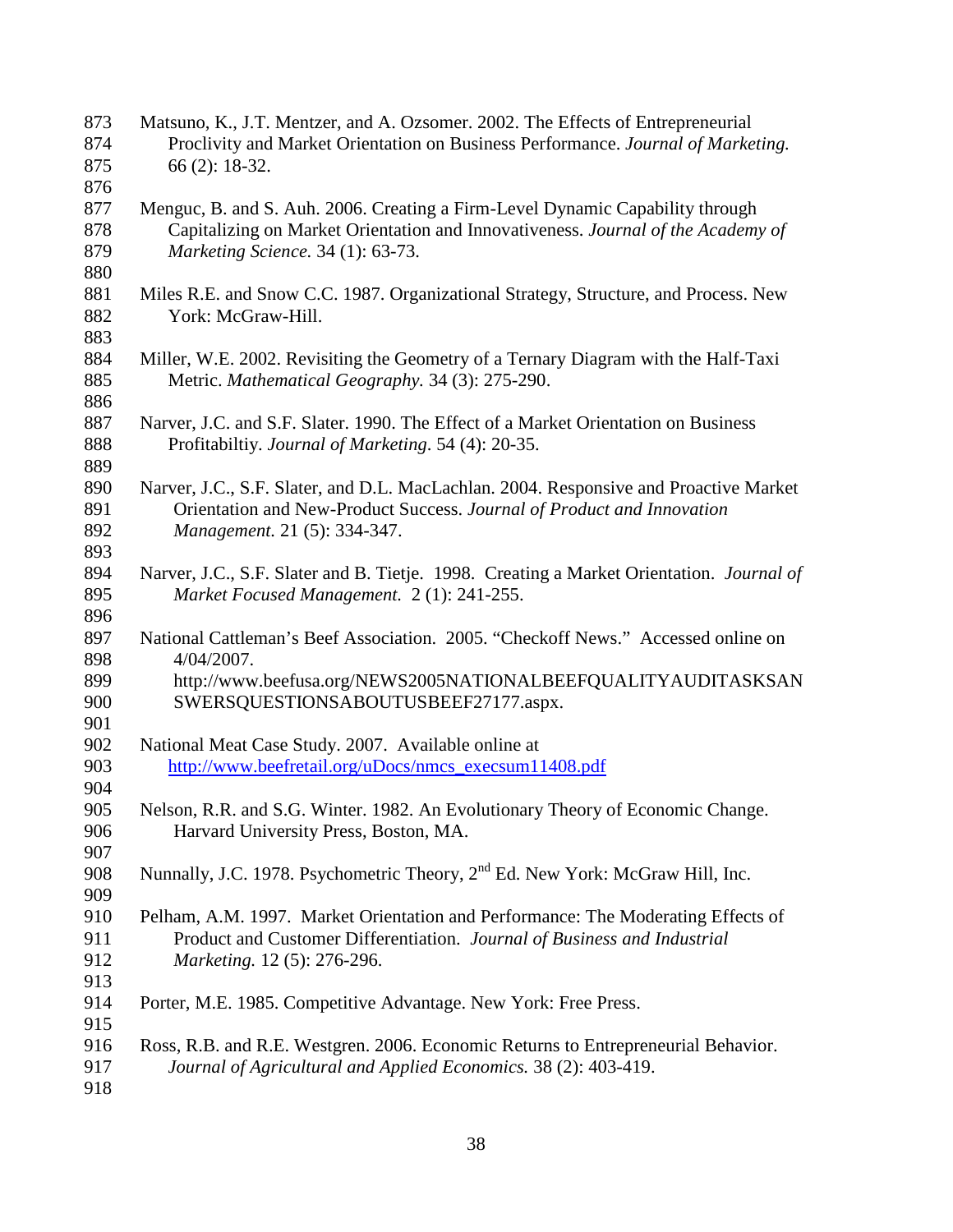| 919<br>920<br>921        | Schumpeter, J. 1934. The Theory of Economic Development. Cambridge, MA: Harvard<br>University Press.                                                                                                       |
|--------------------------|------------------------------------------------------------------------------------------------------------------------------------------------------------------------------------------------------------|
| 922                      | Slater, S.F. 1997. Develping a Customer Value-Based Theory of the Firm. Journal of the                                                                                                                     |
| 923<br>924               | Academy of Marketing Science. 25 (2): 162-167.                                                                                                                                                             |
| 925<br>926<br>927        | Slater, S.F. and J.C. Narver. 1995. Market Orientation and the Learning Organization.<br>Journal of Marketing. 59 (3): 63-74.                                                                              |
| 928<br>929<br>930        | ----------. 1998. Customer-Led and Market Oriented: Let's Not Confuse the Two.<br>Strategic Management Journal. 19 (10): 1001-1006.                                                                        |
| 931<br>932<br>933        | Streiner D.L. and G.R. Norman. 1995. Health Measurement Scales: A Practical Guide to<br>their Development and Use. New York: Oxford University Press.                                                      |
| 934<br>935               | Treacy, M. and F. Wiersema. 1993. Customer Intimacy and other Value Disciplines.<br>Harvard Business Review. 71 (1): 84-93.                                                                                |
| 936<br>937<br>938<br>939 | ----------. 1997. The Discipline of Market Leaders: Choose Your Customers, Narrow<br>Your Focus, Dominate Your Market. Reading, MA: Addison-Wesley.                                                        |
| 940<br>941<br>942<br>943 | Tuominen, M., A. Rajala, and K. Moller. 2004. Market-Driving Versus Market Driven:<br>Divergent Roles of Market Orientation in Business Relationships. Industrial<br>Marketing Management. 33(3): 207-217. |
| 944<br>945<br>946        | Tregear, A. 2003. Market Orientation and the Craftperson. European Journal of<br>Marketing. 37 (11/12): 1621-1635.                                                                                         |
| 947<br>948<br>949        | Worthington R.R. and T.A. Whittaker. 2006. Scale Development Research: A Content<br>Analysis and Recommendations for Best Practices. The Counseling Psychologist. 34<br>$(6)$ : 308-338.                   |
| 950                      |                                                                                                                                                                                                            |
| 951                      |                                                                                                                                                                                                            |
| 952                      |                                                                                                                                                                                                            |
| 953                      |                                                                                                                                                                                                            |
| 954                      |                                                                                                                                                                                                            |
| 955                      |                                                                                                                                                                                                            |
| 956                      |                                                                                                                                                                                                            |
| 957                      |                                                                                                                                                                                                            |